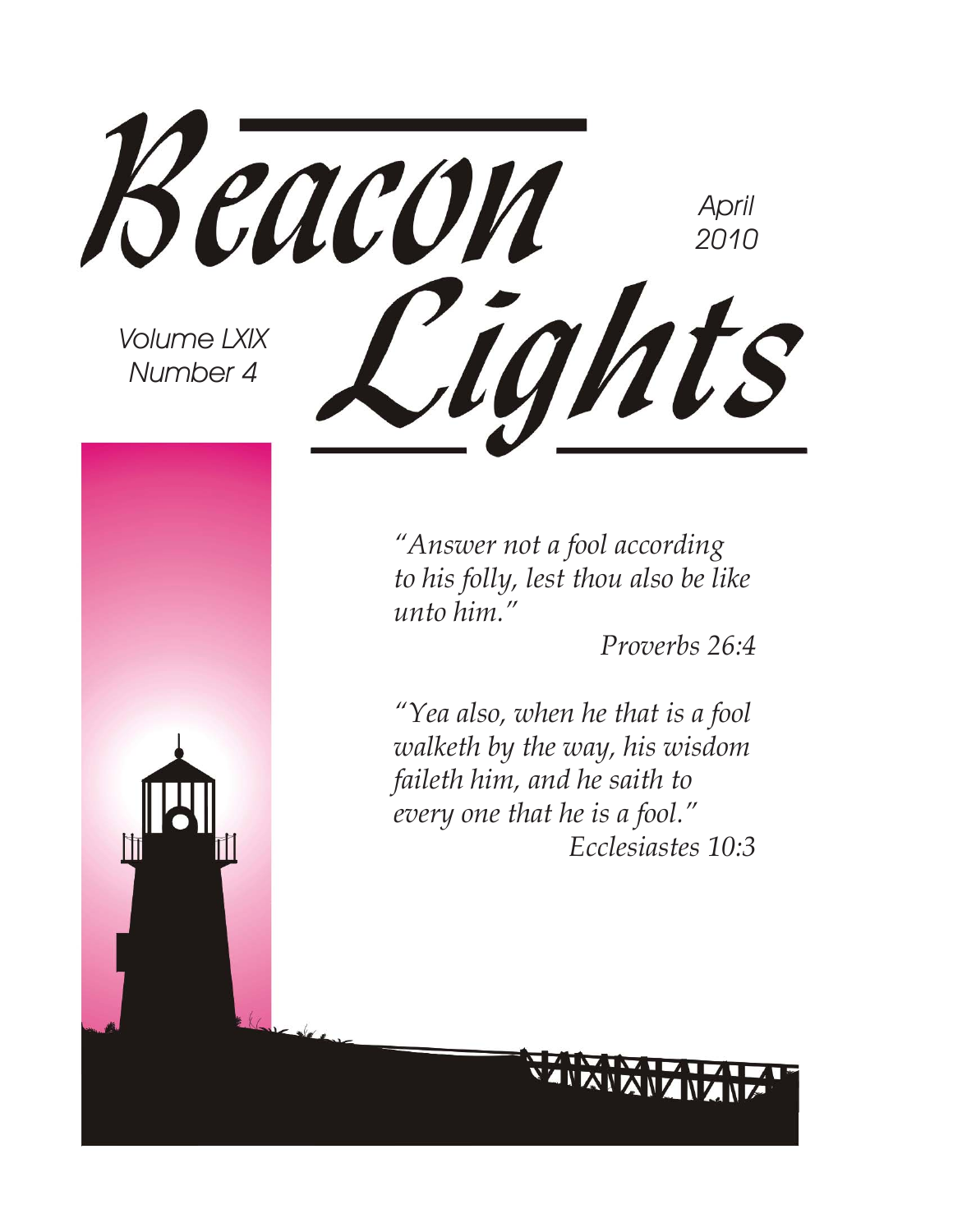#### **BEACON LIGHTS**

### **Table of Contents**

**EDITORIAL** 

| 3  | A Modern Parable About a Fool                                                                                                      |
|----|------------------------------------------------------------------------------------------------------------------------------------|
| 5  | <b>GEM OF THE MONTH</b><br><b>David Meditates</b>                                                                                  |
| 6  | JOHN CALVIN ESSAYS<br>John Calvin's Doctrine of the Lord's Supper:<br><b>An Act of Faith</b>                                       |
| 9  | CHURCH FAMILY<br>Who Are We Known As?                                                                                              |
| 11 | DEVOTIONAL<br><b>Watching Daily At My Gates-</b><br>April 20 - May 15                                                              |
| 14 | OUR YOUNG PEOPLE"S FEDERATION<br><b>What Is the Federation of Young People?</b>                                                    |
| 15 | <b>WHERE WE STAND</b><br>Covenant Courtship: (6) The Head of the Woman                                                             |
| 16 | <b>CHURCH HISTORY</b><br>The Third One Hundred Years of His-Story:<br>The World That Then Was (1): Its Watery Nature<br>and Plants |
| 19 | Simon Van Velzen: Defender of Sovereign Grace                                                                                      |
| 22 | <b>CHURCH NEWS</b>                                                                                                                 |

LITTLE LIGHTS

 **23 The Spider in the Corner**

EDITOR John Huizenga Email: editor@beaconlights.org CONTENTS COMMITTEE John Huizenga Tom Cammenga Christiana DeJong Trisha Haak Kris Moelker EXECUTIVE FEDERATION BOARD Ryan Barnhill (President) Joshua Engelsma (Vice-President) Emily Kuiper (Secretary) Ben Rau (Treasurer) Elizabeth Noorman (Librarian) Rebecca Koole (Vice-Secretary) Scott Mingerink (Vice-Treasurer) Joel Langerak (Youth Coordinator) Rev. R. Van Overloop (Spiritual Advisor) Rev. A. Lanning (Spiritual Advisor) BUSINESS OFFICE Beacon Lights Jeanine Huizenga 621 Williams Street Randolph, WI 53956 Phone: (920) 326-6186 Email: subscriptions@beaconlights.org BEACON LIGHTS ON THE INTERNET www.beaconlights.org BEACON LIGHTS ON TAPE A free service to the legally blind. Contact Brad Vander Veen 11395 Hunters Meadow Allendale, MI 49401 Phone (616) 895-1904 CHURCH NEWS ANNOUNCEMENTS Melinda Bleyenberg Email: DMBleyenberg@tds.net. BOOK SALES Contact the Business Office **TYPESETTER** Robert Vermeer PRINTER James Huizinga MAILERS Bill & Fran Leep

*Beacon Lights* is published monthly by the Federation of Protestant Reformed Young People's Societies. Subscription price is \$10.00. Please send all correspondence, address changes, subscriptions, and article submissions to the business office.

#### EDITORIAL POLICY

The articles of *Beacon Lights* do not necessarily indicate the viewpoint of the Editorial Staff. Every author is solely responsible for the contents of his own article.

The *Beacon Lights* encourages its readers to contact the business office with any questions or comments. Letters may be edited for printing. We will not publish anonymous letters, but will withhold names upon request.

If any material of *Beacon Lights* is reprinted by another periodical, we will appreciate your giving the source and forwarding the printed periodical to the business office.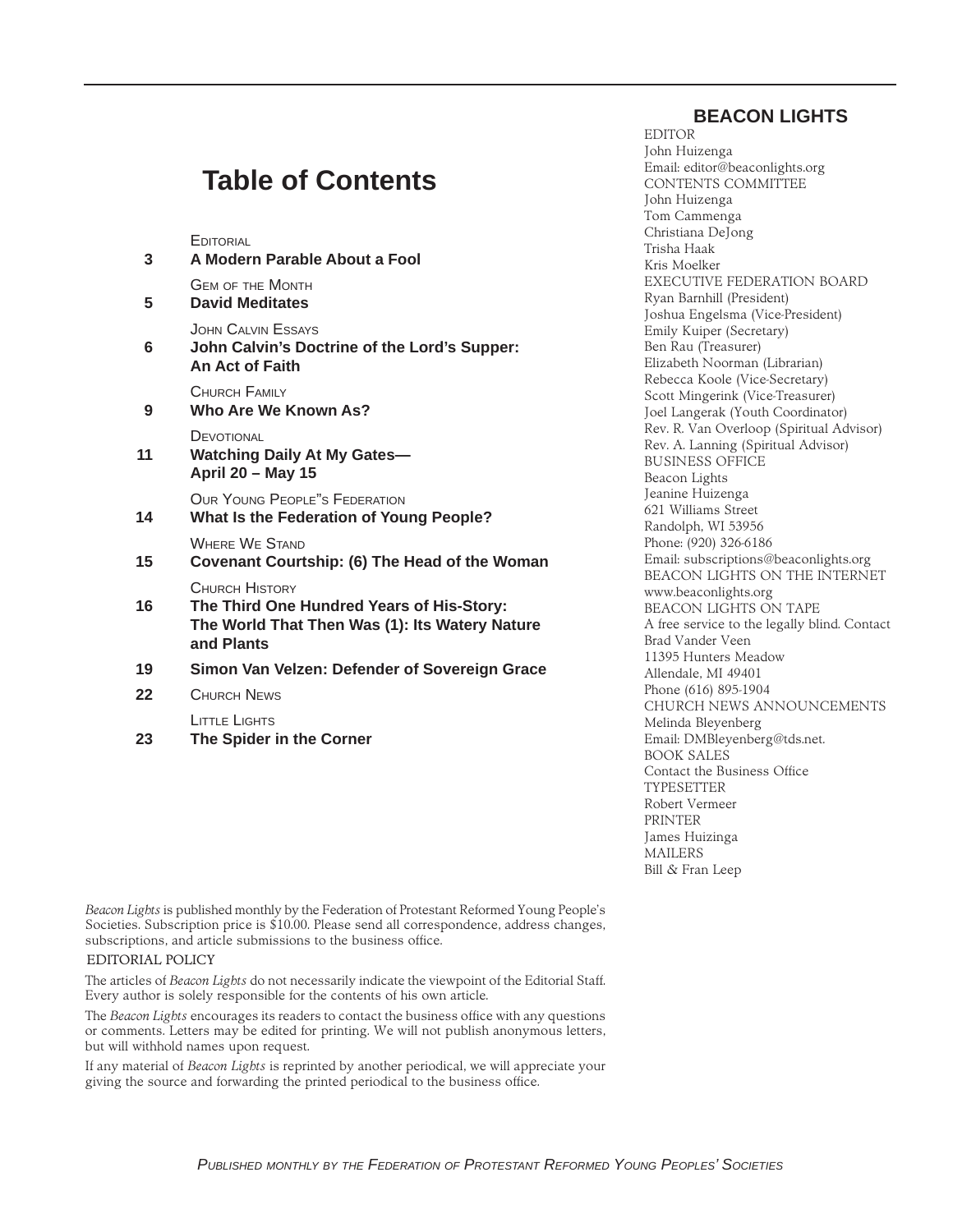#### **Editorial**

## A Modern Parable About a Fool



by Rev. David Engelsma

The upon a time, there was a young man (there was a young woman also, but I am more familiar with the young man). He was the son of believers; he was baptized; he was raised in a Calvinistic church, which preached that the with the young man). He was the son of believers; he was baptized; he was raised in a Calvinistic church, which preached that the end of all things is the glory of God; every day, the Bible was read in his home, giving sober instruction about the brevity of this life and about a coming eternity; he knew the Heidelberg Catechism and its teaching that the redeemed are not their own, but are the property, body and soul, of the Lord Who bought them.

He was a fun-loving young fellow already in his teenage years. He found church and catechism a bore. At first, he attended catechism, because his parents made him. But he hardly ever knew his lesson; almost always the preacher would have to lead him, stumbling, word by word, through the answers. He had no time for this. His week was filled with friends, with games, and with television. Although he attended, he was not interested in the lesson. He never learned. Sometimes, he would fool around with his buddies, disrupting the class. When rebuked for this, he would sit sullenly by, looking at the clock, as the preacher went on explaining the Trinity, the covenant, and the return of Jesus to judgment. As he became older, his attendance fell off. At times, he skipped; at other times, he arranged his schedule so that he could not attend. Soon, he made a formal, public profession of his faith; and that was the end of catechism.

It was much the same as far as church was concerned. When he was younger, he had to go to church regularly with his parents. But he had made up his mind that the services, and especially the sermons, were a drag. He disliked church and made no effort to hear and understand, or to enter into the worship. It was dull! He itched to be finished with it. The fun was outside. When he became older, he would sit in the back with his friends. There, they could whisper and joke and pass the time. Before long, it became customary for him to skip the evening service altogether. Instead, there were parties, or television, or just driving around.

Much of Sunday was spent in front of the T.V. During the football season, the whole afternoon was devoted to the games.

He never read the Bible, much less any religious books or articles. He seldom prayed, and when he did, the prayer was formal and fast.

He had a good time, and there were many things to do. He had many friends. He had a car and a snowmobile. There were parties and movies and ball-games. He dated. He liked girls, and girls liked him. This all cost money; and, so, he got a job. Even while in high school, he worked part-time, much more than was necessary, although the schoolwork suffered.

Needless to say, he was never home. This bothered his parents, but he paid no attention. It was much more exciting, going out.

There were times, it must be admitted, when, strangely, all his fun left him cold and empty, times when he was restless, depressed, down. It was especially at those times that he drank too much and smoked pot.

He was in his early twenties when he met and fell in love with the young lady who became his wife. She was not from his church; in fact, her background was not Reformed at all. But she was pretty, and she was willing to join his church. He recalled some warnings of his parents about marrying in the church, but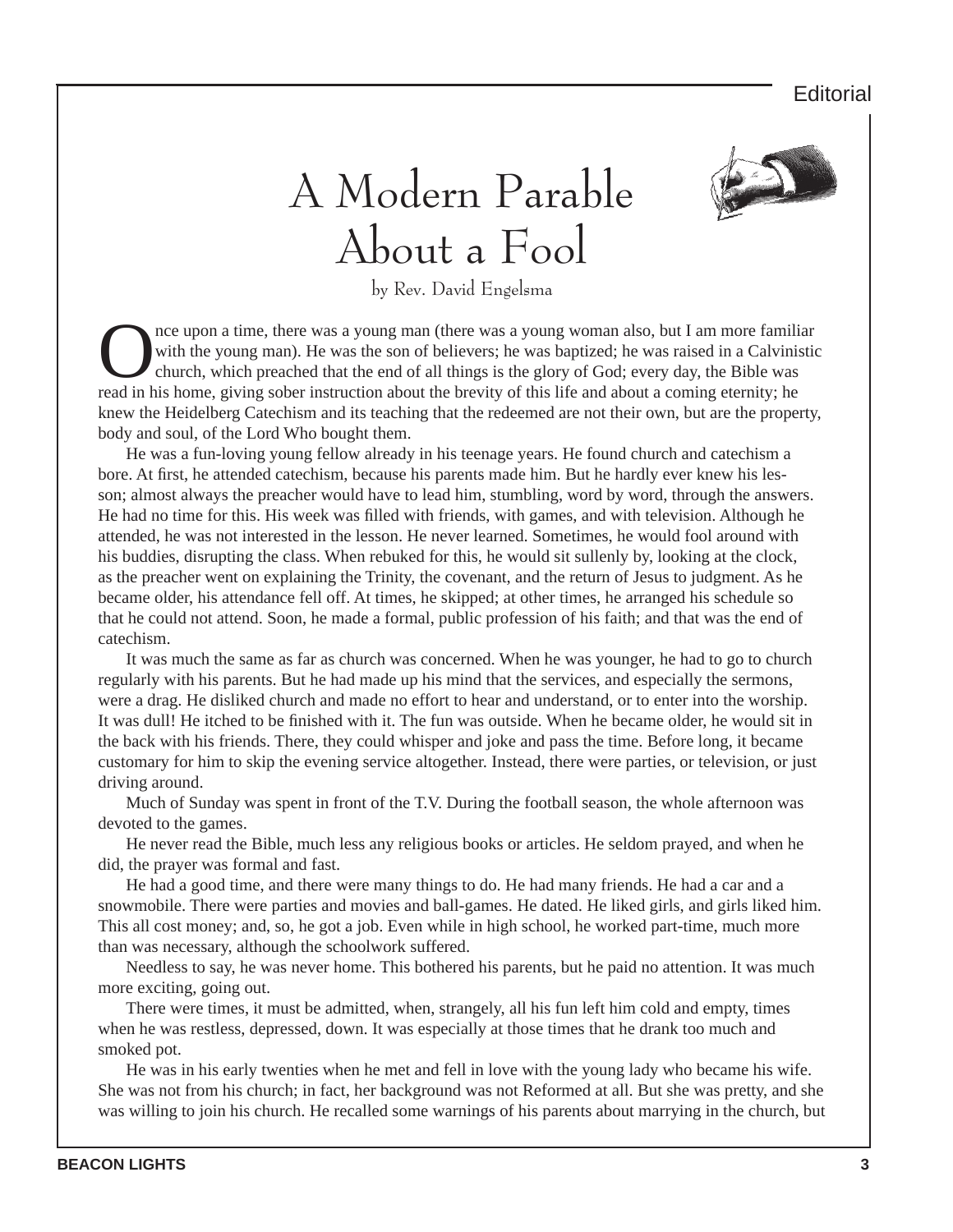brushed them aside, reminding himself that the girls at church were too dead; and, besides, he knew them all like sisters.

The first years of their marriage, he worked long hours. In fact, they both worked. They had to, because they had gotten enormous debts. They had built a new house. They had furnished it with fine, new furniture. They had bought a new car. They also liked to eat out and to take a good vacation, now and then.

Often, he was much too tired on Sunday to attend church. He never went more than once. This was his only day of rest, he said. When he did go, he was critical of the preacher—much too long-winded and much too deep. He could not understand a word the preacher said. In fact, he changed churches, giving as his reason that the new preacher was more down-to-earth, although the real reason was that the consistory had angered him by reminding him that he did not attend faithfully, or pay his budget.

Then the children came. But only two. That was his decision. "Too expensive," he argued. "I can't afford them." Secretly, he also thought that they would take too much of his time and get in the way of his pleasures.

Through hard work and good luck (he boasted), he became successful, quite successful. He established his own business and made it flourish. He became rich. With his money, he made new investments, which also paid off. He lived the good life. He ate and drank well. He travelled. He was a big man in financial and civic circles. He and his wife were recognized socially.

Between his work and his play, he was hardly ever home. He saw very little of the children and took almost no part in their upbringing. He soothed his conscience, occasionally, by assuring himself that all his hours away from home were for his children's financial benefit and that, someday, the time would come that he could slow down and spend more time with the family. He never had time for the Bible or prayer.

It was on account of his work that he left the Calvinistic sphere of his upbringing. Business demanded that he move to another city. He did, although the city had neither a Reformed Church nor a Christian School for the children. The change of churches did not trouble him. "There is no difference," he would say. To tell the truth, he much preferred the new church. There was little preaching, mostly jokes and stories. No one cared that a man would miss church for months on end; and the budget was low. As for the lack of the Christian School, he had long felt that tuition in the Christian School was much too high, and that his children could just as well be taught in the public school. Didn't he support the public school with his taxes? And shouldn't Christians be witnesses to the world?

In the new city also, he prospered. He had everything heart could desire. Life was good.

Still, there were times of depression. In fact, he was often worried—"up-tight," he said. Worried about his business; about his investments; about his help; about high taxes; as time went on, about his children—wild, rebellious, running with a bad crowd, on drugs, in trouble; even about his marriage. He would drink then, heavily. And think: Always time to get things straightened out; everything will work out fine. \* \* \* \* \*

This fool was not yet 50 when God required his soul. There was no warning. What clearer, sharper warning could there be anyway, than the warning of the Word of God that he had despised and shut his ears to from childhood?

He lost his treasure at that instant, lost it all, and lost it forever.

And in the moment before he was sent away to eternal hell, the charges were placed against him:

- Idolatry: the love, the seeking, and the service of Mammon, all the while hating and rejecting the God of heaven and earth. For "no man can serve two masters: for either he will hate the one and love the other; or else he will hold to the one, and despise the other. Ye cannot serve God and mammon."
- Unbelief: It was Jesus Christ and his kingdom that the fool trampled under foot when he rejected the preaching at church, the teaching in catechism, and Holy Scripture. This was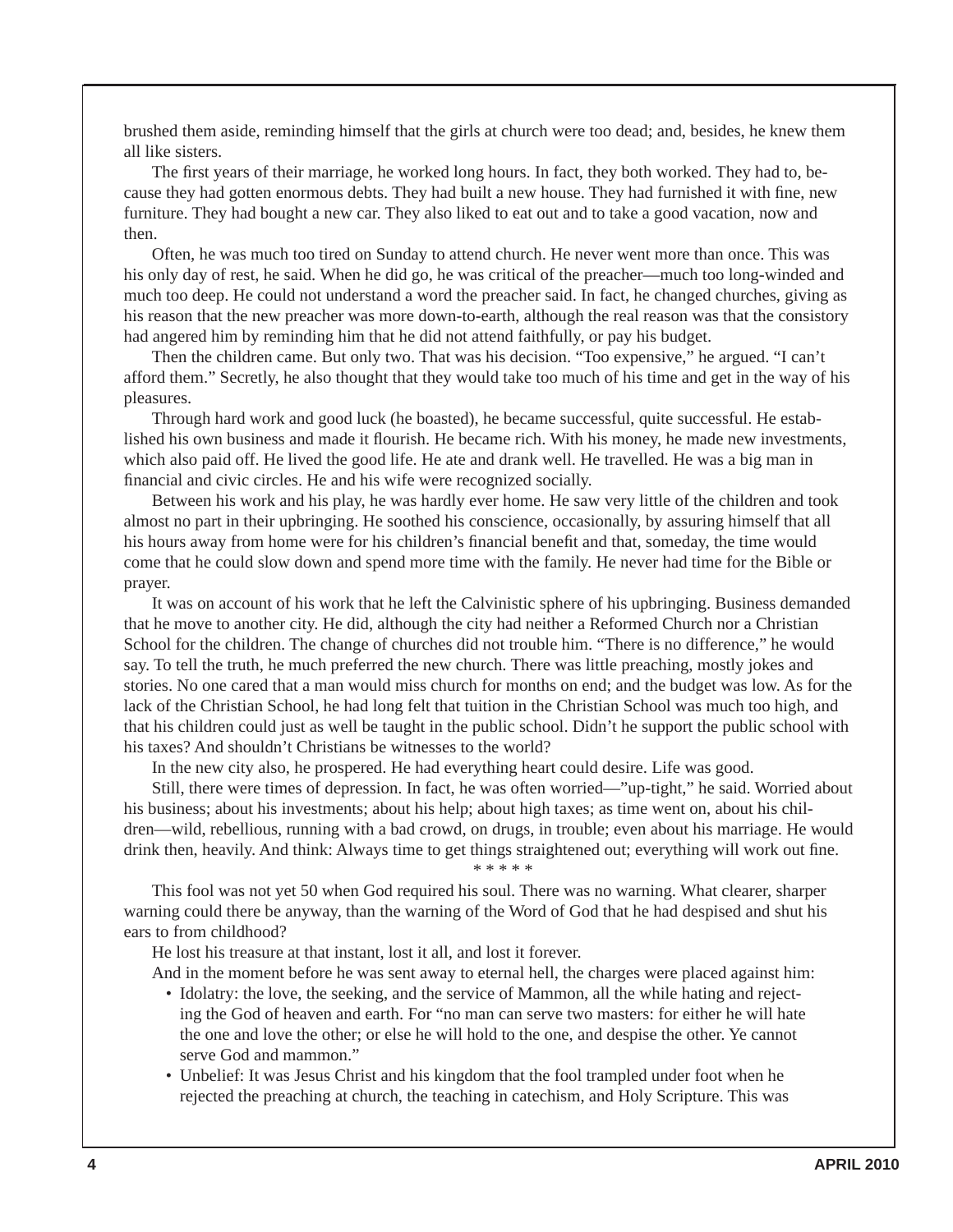the treasure that he despised when he chose the treasures of earth—destroyed by moth and rust, imperiled by thieves, and lost at death.

• Profaning the Covenant: Having sold his birthright for a morsel of meat, he counted the blood of the covenant, with which he was sanctified, an unholy thing, and insulted the Spirit of grace.

These charges pressed him deeply into hell, for they were terrible charges, and he was, remember, the son of believers; baptized; raised in a church that preached the glory of God as the end of man; taught the Bible with its message of the brevity of life and an eternity to come; and familiar with the Catechism's doctrine that the redeemed are not their own, but the property, body and soul, of the Lord Who bought them.

\* \* \* \* \*

This modern parable of a fool has a point: "But seek ye first the kingdom of God and his righteousness," and do it in the days of your youth. ❖

*Reprinted from* Beacon Lights *May 1982.*

Gem of the Month

### David Meditates

*"I have been young, and now am old; yet have I not seen the righteous forsaken, nor his seed begging bread" (Psalm 37:25).*

*David reflects on the care of the Lord - How He always is blessing His own; Since the days of his youth the shepherd boy saw That God's children were never alone. Their heavenly Father stood at their right hand His grace and His mercy were shown. Forsaken? No, never will God leave His seed To wander outside of His care. David remembers when helpless he stood; Satan fought hard, his soul to ensnare. God's promises stand, His love does not swerve - In battle David need not despair. Did David then triumph? No, David is weak! 'Tis the Lord Who will win every fight; And David accedes - it's not his own strength, But the King of all power and might. Now as an old man, he praises God's name, His Redeemer, upholding the right.*

 *Thelma Westra*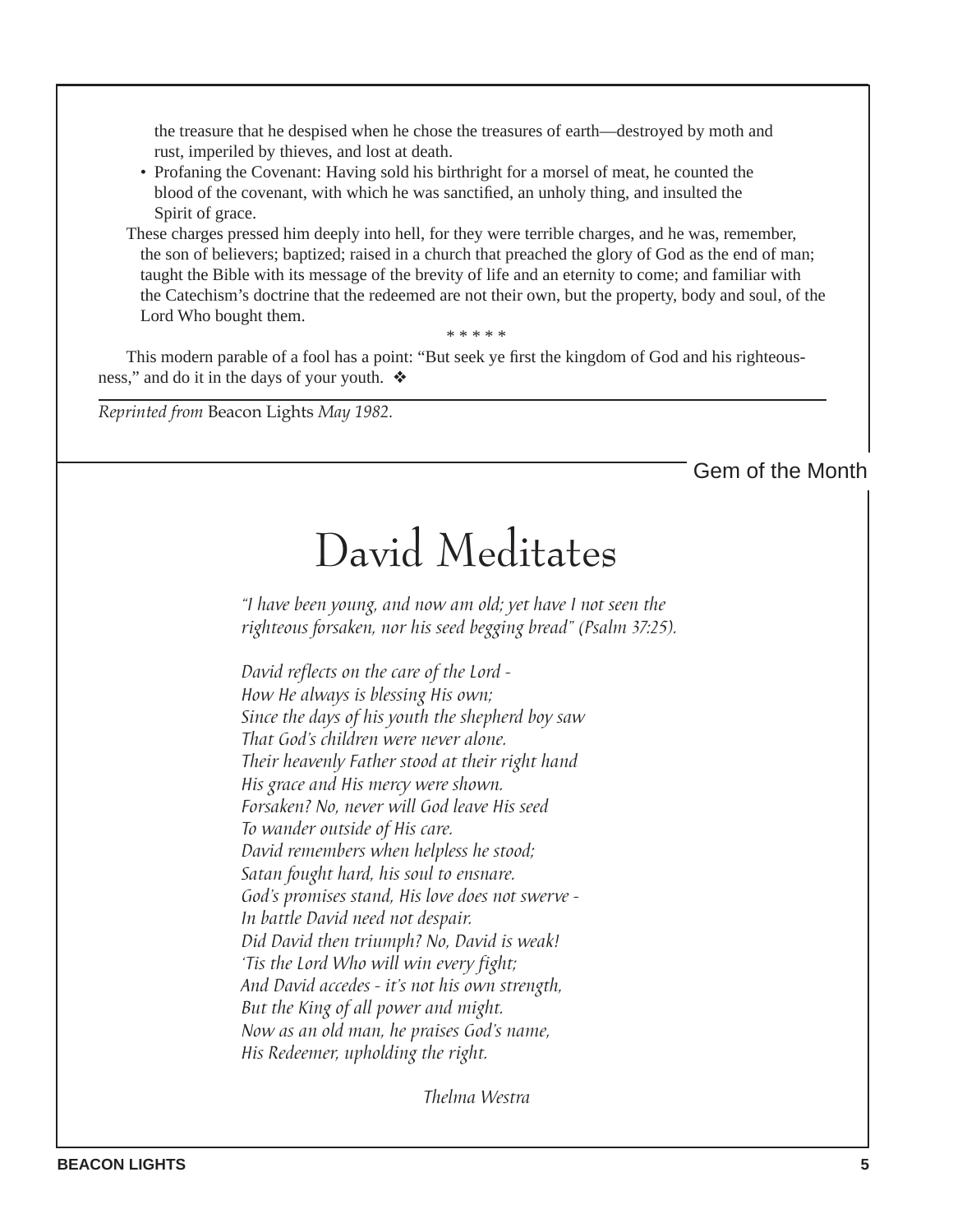# John Calvin's Doctrine of the Lord's Supper: An Act of Faith

by Jonathan Langerak Jr.

John Calvin restored faith to the sacrament of the Lord's Supper. Faith as an instrument by which Jesus Christ is received in the Supper was nonexistent, indeed nonessential, in the Romish doctrine of transubohn Calvin restored faith to the sacrament of the Lord's Supper. Faith as an instrument by which Jesus Christ is received in the Supper was nonexistent, stantiation which held sway for over 1,500 years before Calvin was born. The purpose of the Savior in instituting his Supper—the strengthening of the faith of the elect gradually fell away in the Roman Catholic mass until in Calvin's day it was not found or preached anywhere in any land where Romish tyranny dominated. In restoring faith to the Lord's Supper, John Calvin restored the Supper to its proper place in the life of believers and returned it to the simple, magnificent ceremony of the Scriptures. For this mighty work of Calvin, the Protestant Reformed churches are indebted to him.

Calvin considered this to be the principal purpose for which the Lord instituted his Supper: "In order to sign and seal in our consciences the promises contained in his gospel concerning our being partakers of his body and blood, and to give us certainty and assurance that therein lies our true spiritual nourishment, and that having such an earnest, we may entertain a right reliance on salvation."1 Notice the words "sign and seal," "certainty," "assurance" which he uses. This is the work of the Spirit in the hearts of believers of working faith in the gospel and nourishing faith through the sacraments. Pay attention also to the pronouns "us," "our," "we," which, written in regards to those who have the Spirit working in them, signify nothing else, or less, than that the nourishing potency of the Supper is worked in the children of God. It is for the elect alone that Jesus gave his Supper, for they alone possess faith.

Faith is required in partaking of the Lord's Supper for two reasons. In the first place, the communion believers share with their Savior is a "spiritual mystery which cannot be seen by the eye or comprehended by the human understanding."2 Therefore, Christ, in consideration of their limited and earthly intellect, gave the signs of bread and wine to signify to his people the reality and substance of their communion with him. The *reality* is that in his passion and death they have salvation and eternal life; the *substance* of the sacrament is Jesus Christ as the all-sufficient bread of life by which their souls are nourished.3 Hear Calvin's words: "[In the Lord's Supper] He offers himself to us with all his benefits and we receive him by faith."4 The great mystery of celestial fellowship with Jesus through the sacrament can be grasped only by faith. Echoing Calvin, the Belgic Confession in Article 35 affirms.

…For the support of the spiritual and heavenly life which believers have, he [God] hath sent a living bread, which descended from heaven, namely, Jesus Christ, who nourishes and strengthens the spiritual life of believers when they eat him, that is to say, *when they apply and receive him by faith in the Spirit*. 5

In the second place, partaking of the Holy Supper demands faith because the presence of Jesus in his Supper is *spiritual*. This is the only possible manner in which he can be present, for his body is now ascended into heaven, in triumph at the right hand of God Almighty, from whence he will return only at the time appointed by the Father (Mark 16:19; Luke 24:51; Matt. 24). Neither is it conceivable that Christ is not present at all in the signs of the Supper, for "to deny that a true communion of Jesus Christ is present in the Supper is to render this holy sacrament frivolous and useless—an execrable blasphemy not to be listened to."6 This statement by Calvin is undoubtedly a withering condemnation of the position of Ulrich Zwingli. Zwingli believed that the Lord's Supper

3 John Calvin, *Institutes of the Christian Religion*, vol. 2, ed. John T. McNeill, trans. Ford Lewis Battles (Philadelphia: The Westminster Press, 1960), 4.17.1.

4 *Institutes* 4.17.5.

5 The Protestant Reformed Churches, *The Confession and the Church Order of the Protestant Reformed Churches* (Grandville, Mich., 2005), 71; emphasis added.

6 John Calvin, "A Short Treatise," 170.

<sup>1</sup> John Calvin, "A Short Treatise on the Supper of our Lord," *John Calvin's Tracts and Treatises*, vol. 2, ed. Thomas F. Torrance, trans. Henry Beveridge (Grand Rapids, MI: Eeerdmans Publishing Co., 1958), 167.

<sup>2</sup> John Calvin, "A Short Treatise," 171.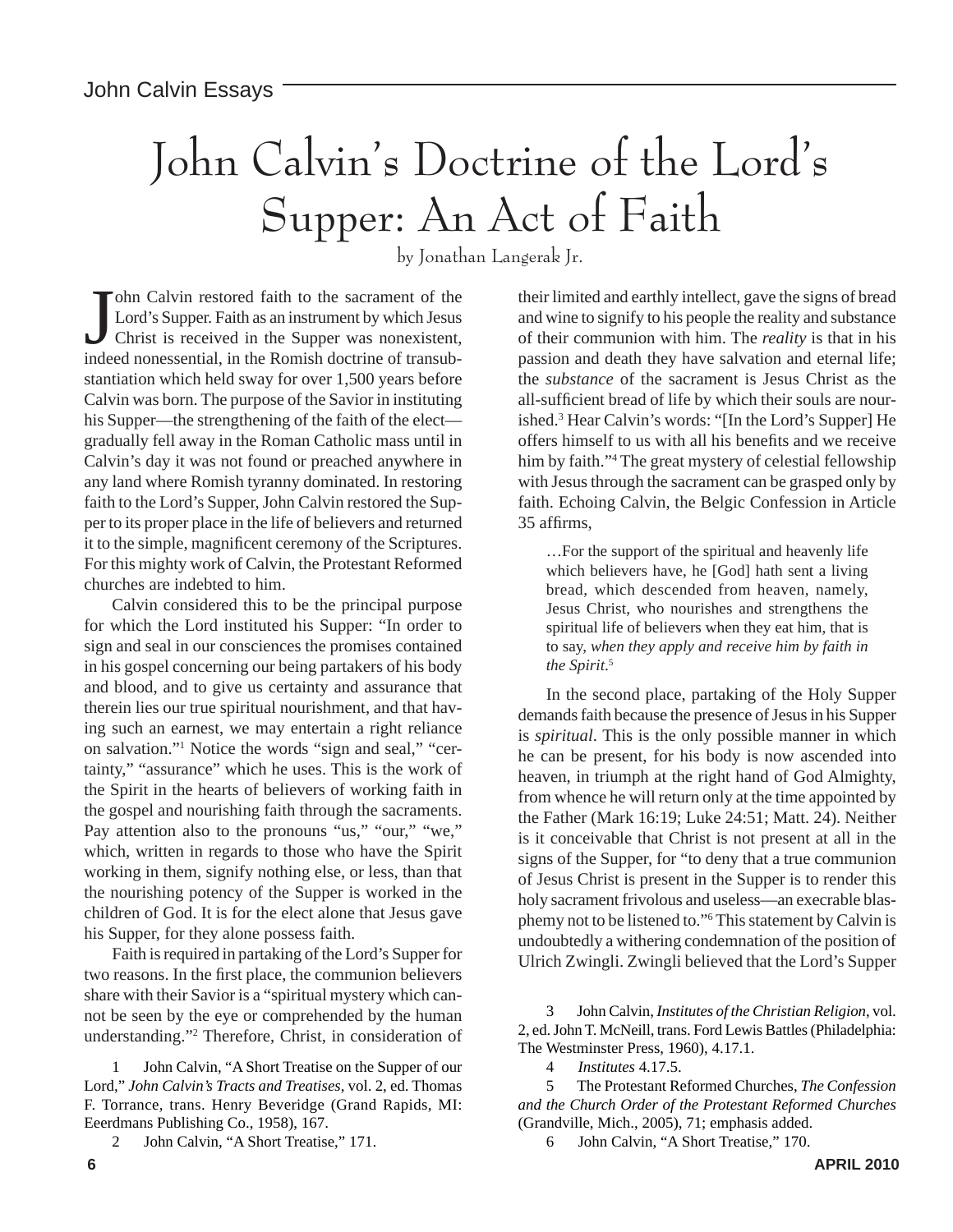is merely a memorial feast in which the bread and wine act as stimulants to the mind to contemplate the death of Christ and which in no way contain the body and blood of the Savior. Therefore, it can only remain that Jesus is spiritually in the bread and wine. To believe this requires faith, for our eyes see and our mouth savors only bread and wine. Again, hear the reformer of Geneva: "What then, our mind does not comprehend, let faith conceive: that the Spirit truly unites things separated in space."7 Christ's body is given to us through his Spirit and only through his Spirit, as John 6:63 makes plain, "It is the Spirit that quickeneth; the flesh profiteth nothing: the words that I speak unto you, they are spirit, and they are life."

Since faith is required to receive Jesus Christ in the Lord's Supper, Calvin holds that those who are unbelieving do not receive any benefit from the Supper because they possess no faith. This teaching is in keeping with, and indeed it *flows* from, the doctrine of double predestination which is at the center of Calvinistic and Reformed theology. Calvin does not deny that the sacrament is extended to all men, hypocrites and believers both, just as the call of Christ's gospel to repent and believe Jesus the Savior goes out to the elect and to the reprobate; rather, Calvin denies that the sacrament imparts any benefit when it is consumed in unbelief, even as the gospel preached in time hardens the hearts of those whom God has rejected in eternity. Rather, says Calvin, that to those who eat the sacrament without any strengthening of faith (because no faith exists to strengthen), who hold the sacrifice of Jesus in contempt, who "rush like swine to take the Lord's Supper", the bread and wine are a "deadly poison" because by eating that which signifies salvation in Jesus Christ alone, they condemn themselves by that which is an activity of faith.<sup>8</sup> In keeping with the teaching of Calvin, the Protestant Reformed Churches affirm the same in their *Declaration of Principles*:

It follows from this [Article 35 of the Belgic Confession, whose sections concerning the institution and efficacy of the sacrament for believers only were quoted immediately before this statement] that both the sacraments, as well as the preaching of the gospel, are a savor of death unto death for the reprobate, as well as a savor of life unto life for the elect. Hence, the promise of God, preached by the gospel, signified and sealed in both the sacraments, is not for all but for the elect only.<sup>9</sup>

- 7 *Institutes* 4.17.10.
- 8 *Institutes* 4.17.40.
- **BEACON LIGHTS 7** 9 The Protestant Reformed Churches, *Confessions*,

In order to partake of the Supper in faith, the believer must first be assured that he possesses real, true, and living faith. He does this through self-examination. The second of three parts of this examination, as explained in the Reformed "Form for the Administration of the Lord's Supper," makes this plain: "That every one examine his own heart, whether he doth believe this faithful promise of God that all his sins are forgiven him only for the sake of the passion and death of Jesus Christ…"10 This Form, with its comprehensive treatment of examination, is the legacy of John Calvin. Calvin restricted the act of examination to two points: whether the believer is truly repentant for his sins and whether he believes the promises of God as read in Scripture and explained in the preaching.11 However, Calvin does not teach that the believer must come with *perfect faith* to the Supper. The Netherlands Reformed congregations, who claim to be in the tradition of John Calvin, teach this and cause great trouble and even terror in the souls of their members, who can never seem to find that perfect faith and thus may never come to the Supper of the Lord. This is an evil thing, and not at all in line with the teaching of John Calvin. Calvin taught that faith is indeed necessary to benefit from the Supper; perfection is not, because believers approach the Holy Supper to have their faith *strengthened*. The children of God may not let either their own unworthiness (revealed to them by examination) or perceived unworthiness in others hinder them from joyfully devouring the Lord's Supper. "For," says Calvin, "if we allege as an excuse for not coming to the Supper, that we are still weak in faith or integrity of life, it is as if a man were to excuse himself from taking medicine because he was sick."12 Rather, the imperfections of their faith and life should spur the faithful ever more fervently to seek the solace of the Lord's Supper as a means to lift them closer to Jesus. Believers must send up as a continual prayer to God John 6:34: "Lord, evermore give us this bread!" and Mark 9:24: "Lord, I believe; help thou mine unbelief!" The Heidelberg Catechism asks and answers the question in Lord's Day 30, Q/A 81, "For whom is the Lord's Supper instituted? For those who are truly sorrowful for their sins, and yet trust that these are forgiven them for the sake of Christ, and that their remaining infirmities are covered by his passion and death; *and who earnestly desire to have their* 

421; emphasis added.

- 10 The Protestant Reformed Churches, *Confessions*, 268.
	- 11 John Calvin, "A Short Treatise," 175.
	- 12 John Calvin, "A Short Treatise," 179.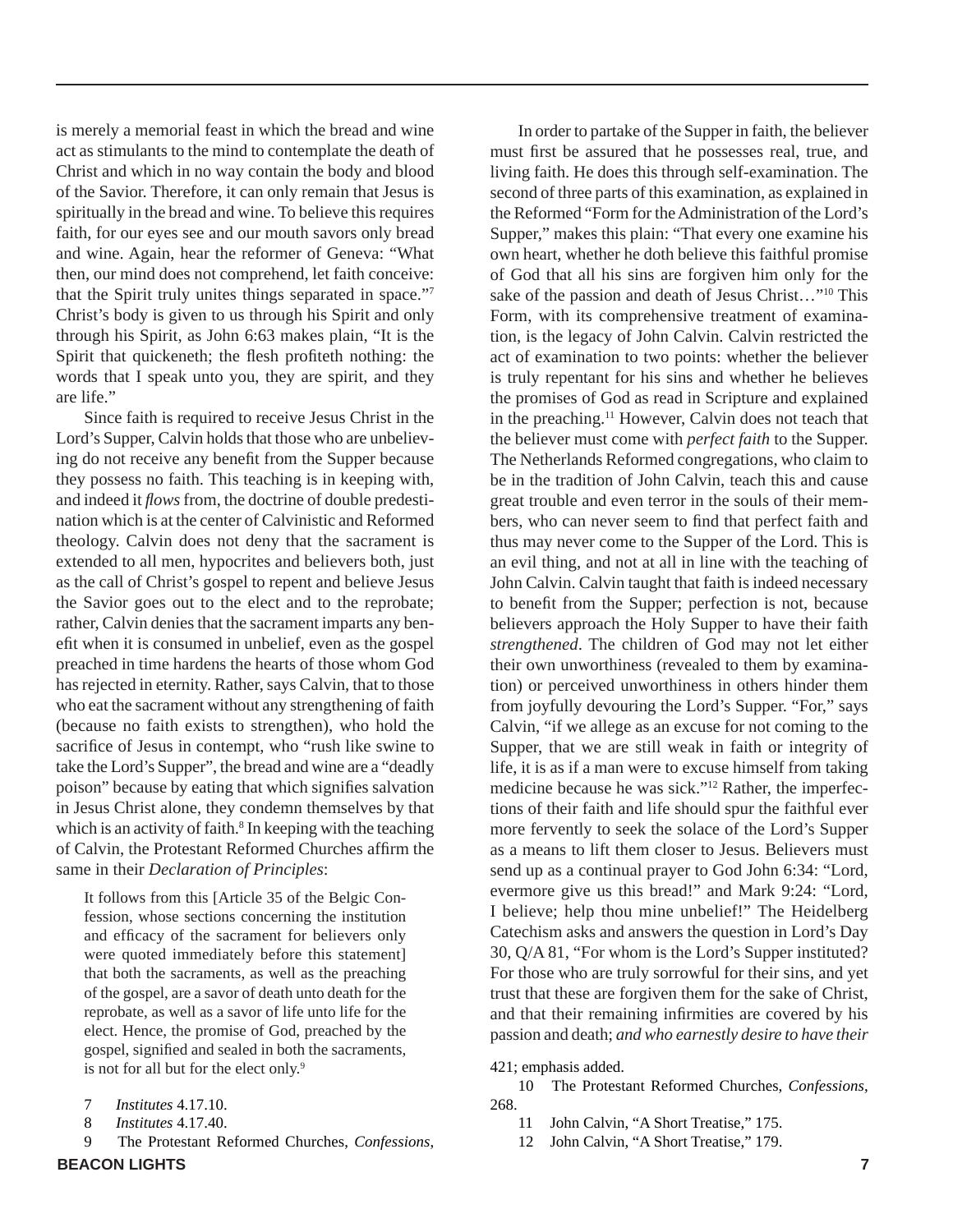#### *faith more and more strengthened*…"13

Moreover, Calvin adds that if believers would have their faith strengthened in the Supper, this faith must first be nourished by the Word of God. There must be *preaching* to accompany the sacrament. Solid, biblical, Reformed sermons spoken by Christ through his ambassadors and rightly dividing the Word of truth along the lines of double predestination must go before the celebration of the Supper. The Word publicly proclaimed must be the call to repent and be turned to Jehovah, the chief means of grace, the first application of the death of Christ and its benefits to the life and soul of the believer, and the crier to the unbeliever of his damnation. Calvin trumpets: "Nothing more preposterous could happen in the Supper than for it to be turned into a silent action, as has happened under the Pope's tyranny."14

It was from the Pope's tyranny that John Calvin liberated the Holy Supper. Calvin rejects root and branch the doctrine of transubstantiation, which doctrine was as vigorously defended by Rome in his day, as it is proudly proclaimed by the Holy See in our own time. So vigorous was Calvin's denunciation of transubstantiation because he realized that it turned the popish mass, called an accursed idolatry in the Heidelberg Catechism, into a faithless action. This was because the mass was believed to impart salvation and forgiveness of sins *in the very act of partaking* of the bread and wine, since they were believed to be the true body and blood of Jesus Christ. Through only this physical consuming of the bread and wine, the spiritual reality of salvation was imparted; no faith was necessary to receive Jesus into the soul.

This obnoxious doctrine raises two important implications. First, if all that exists in the mass is the body and blood of the Savior after consecration by the priest, and no faith is necessary to receive Christ in the elements, then unbelieving partakers, though they are far from God and enjoy no salvation in his Son, no assurance of faith, and no desire for communion with Jesus, receive the whole sacrament. Not only that, but because the Eucharist is believed to impart salvation and forgiveness of sins, unbelievers may possess some assurance of favor with God when they receive the bread and wine. Secondly, the faithful people of God coming to have their faith strengthened by the Supper, are cruelly robbed of all spiritual refreshment when they are forced to content themselves with a merely physical presence of their

Savior and a partaking of him only by the mouth and stomach. What assurance is in bread? What assurance is flesh, even the flesh of Christ himself, if his Spirit is not present to comfort and encourage, to sanctify and stir to praise? The great evil of the mass is that it chains believers to this world. It chains the children of God to that which can be touched and felt with the earthly senses, instead of lifting them up through the Holy Spirit of Jesus to enjoy communion with him in celestial bliss. Now hear Calvin's dismissal of the mass: "Away then with this stupid fiction, which fastens men's minds and Christ to bread!"15 And echo his holy bellow damning the foundation of the mass, the doctrine of transubstantiation: "Therefore, we conclude, without doubt, that this transubstantiation is an invention forged by the Devil to corrupt the true nature of the Supper!"16

John Calvin, we conclude, without doubt, restored faith to the Holy Supper of Jesus Christ. Faith, as it is the only instrument with which we receive Christ in salvation, is also the only means by which he is received in his Supper. And not by all men, for not all have faith; only to the elect does the true benefit of the Supper come, for they alone possess faith. For the Protestant Reformed Churches, standing in the Reformed tradition with the heritage of the reformer of Geneva, this teaching of John Calvin is a precious treasure. We must shudder as we see many nominally Reformed and Presbyterian churches in our age sell their birthright, not for a mess of pottage, but for an empty symbol of bread and wine. This they do by forsaking the truth of Scripture as defended by John Calvin and rushing to pledge again their faithfulness to the Vatican and beg the pope's forgiveness for separating from his whorish church in the Reformation. The Protestant Reformed denomination will have none of this. We unashamedly confess with John Calvin: "We shall think, that the worthiness [of us to come to the Supper], which is commanded by God, consists chiefly in faith, which reposes all things in Christ, but nothing in ourselves."<sup>17</sup>  $\clubsuit$ 

*Jonathan is a member of Southwest Protestant Reformed Church in Grandville, Michigan.*

- 15 *Institutes* 4.17.29
- 16 John Calvin, "A Short Treatise," 186.
- 17 *Institutes* 4.17.42

<sup>13</sup> The Protestant Reformed Churches, *Confessions*, 117; emphasis added.

<sup>14</sup> *Institutes* 4.17.39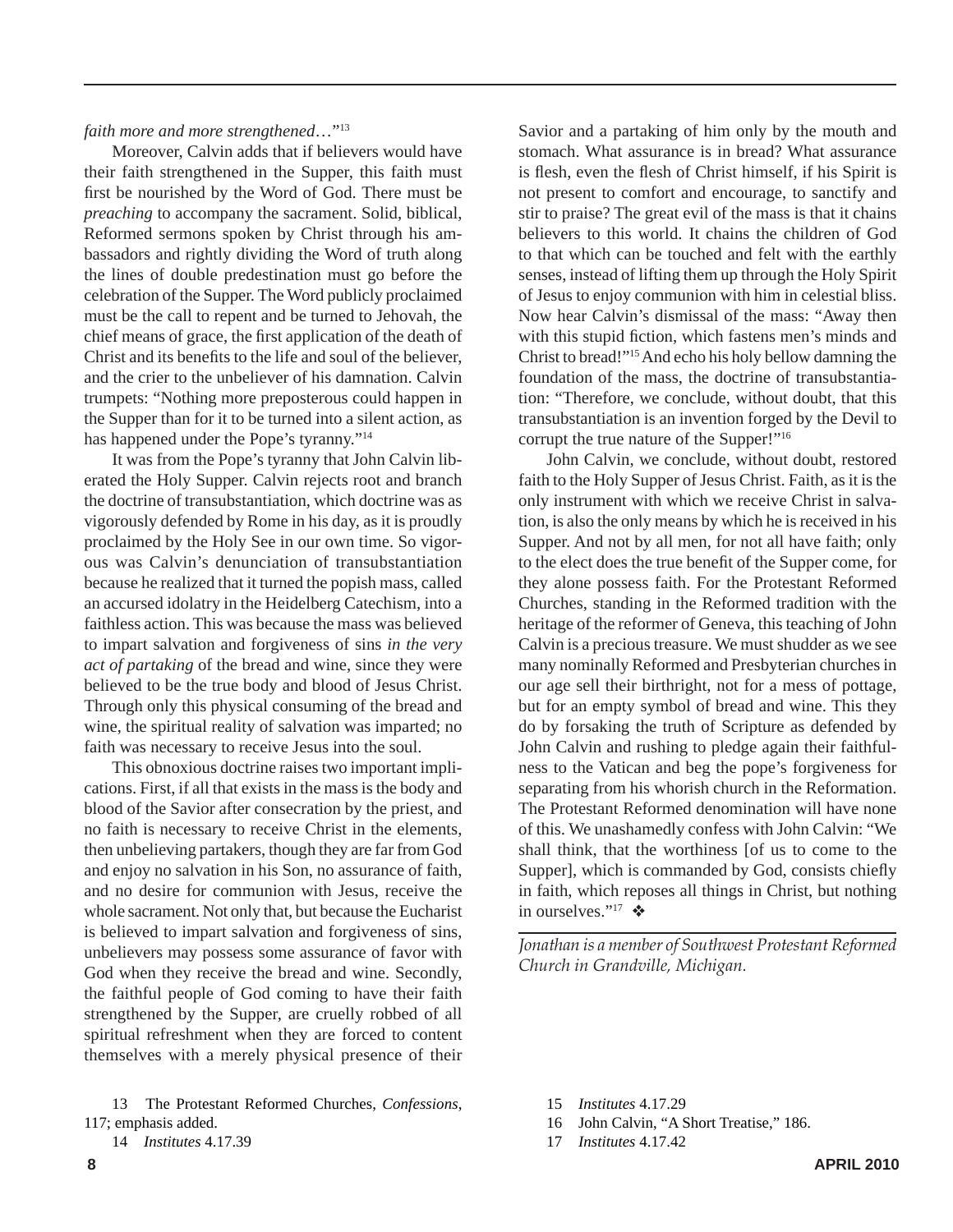### Who Are We Known As?

by Ryan Kregel

Who are we known as?<br>
I got to know a young man my age. I can<br>
remember wividly talking with him shout shursh hefers While taking classes at Michigan State, remember vividly talking with him about church before our class one night. The memory is ingrained in my head. I told him I attended a Protestant Reformed church, and what was the first thing he said to me? "Man, you PRs throw some pretty crazy parties, I've been to a couple and…" I admitted that it was pretty sad that this was how he and many others see us and I explained to him that this is not how all of us are. I know the term "partier" only refers to a minority of young people in our denomination, but more often than not other churches around us and the world only hear about the minority. Is this who we really want to be known as?

It's not just under-age young people in our church that are getting drunk on weekends, it's confessing members of the church also, confessing members who have vowed before God to "lead a new, godly life" (Form for Public Confession of Faith). These young confessing members of the church who are old enough by law to drink alcohol are examples to the young people of the church who are in their teenage and high school years. Not only is abusing your privilege to drink alcohol a bad example and a sin, but supplying minors with alcohol is cause for serious concern. I Corinthians 8:9ff says, "But take heed lest by any means this liberty of yours become a stumblingblock to them that are weak…and through thy knowledge shall the weak brother perish, for whom Christ died? But when ye sin so against the brethren, and wound their weak conscience, ye sin against Christ." Not only are we putting another in danger physically, we are harming them spiritually and we are sinning against Christ.

In regards to how we are instructed to use alcohol, it does not get any clearer than Proverbs 20:1, another pearl of wisdom from Solomon, "Wine is a mocker, strong drink is raging: and whosoever is deceived thereby is not wise." This is simple biblical truth! Alcohol impairs

**BEACON LIGHTS 9**

the judgment. One does sinful things he or she otherwise would not when under its influence. Alcohol in itself is not a bad thing. Psalm 104 praises God's providence in creation and talks of God providing wine (vs. 15), "And wine that maketh glad the heart of man, and oil to make his face to shine, and bread which strengtheneth man's heart." Paul in I Timothy 5:23 brings this out: "Drink no longer water, but use a little wine for thy stomach's sake and thine often infirmities." We are instructed of a little wine as good for the stomach, but notice, he adds the words "a little". We have to be able to control our intake of alcohol and not fall into the sin of drunkenness. Proverbs 25:28 addresses this matter of self control, "He that hath no rule over his own spirit is like a city that is broken down, and without walls." We need to be able to control ourselves against the open floodgates of sin and temptation. Our life can be compared to a wall. Each brick in our wall is our resistance against each sin. One brick is our defense against drunkenness, one against lying, one against adultery, and so on. If we pull one brick out of our wall, in this case our defense against drunkenness, our wall is going to be weaker. When one is in a drunken state, the wall is in its most perilous position. One cannot control what he or she does when in the drunken state. One cannot control the evil thoughts, desires, lusts, words, and actions that occur in this state. By pulling out our one brick of defense against the sin of drunkenness, we have dislodged many others and our wall is starting to crumble and fall down. Proverbs 23:29-35 speaks of drunkenness and some of the sin it brings along with it. "…At the last it biteth like a serpent, and stingeth like an adder. Thine eyes shall behold strange women, and thine heart shall utter perverse things…" The child of God in the drunken state can make some serious mistakes and commit sins that will affect his or her life and the lives of many others. Premarital sex, car accidents, and lost friendships are a few things that can and do happen when a child of God is living in this sin. Maintain your wall, be continually looking for weak points that need to be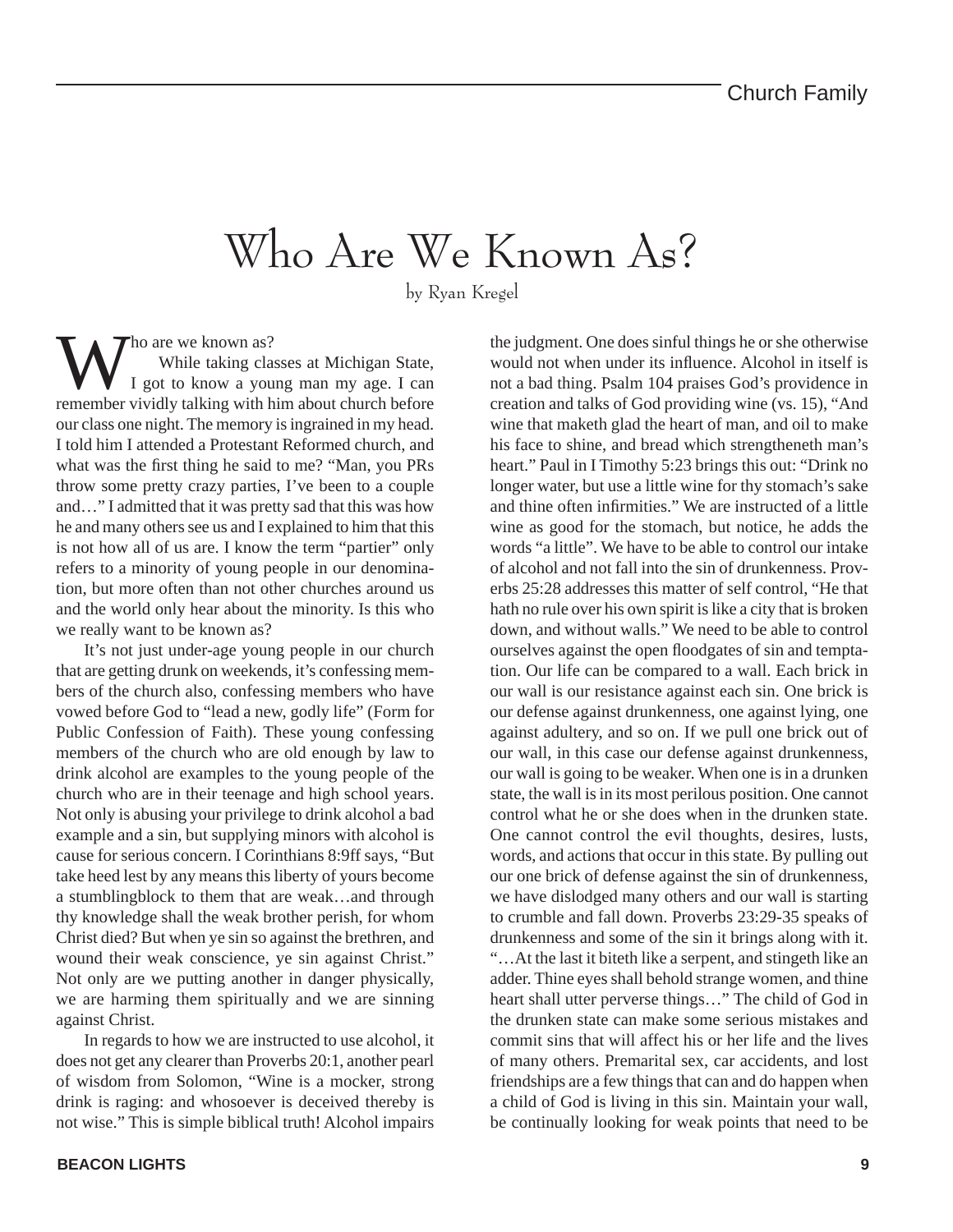patched. Be on the lookout for temptations that come flying in from all directions, temptations that have one goal: the downfall of your wall.

One thing the child of God must not fall into is the hype surrounding one's 21st birthday party. There is *so* much pressure on young people to get drunk on their 21st birthday. While there is nothing wrong with going out on your 21st birthday and using this privilege, there is something very wrong with misusing this privilege in a way that you are drunk, whether in public or private. We are the children of God and our bodies are his. I Corinthians 3:16, 17 tells us this and gives us the clear warning of what will happen if we defile his holy temple. "Know ye not that ye are the temple of God, and that the Spirit of God dwelleth in you? If any man defile the temple of God, him shall God destroy; for the temple of God is holy, which temple ye are." We must always show in our lives that we are God's children by our witness. Satan along with the world laughs when the child of God professes to be Christian but leads a life of drunkenness and sin. "Let your light so shine before men, that they may see your good works, and glorify your Father which is in heaven" (Matt. 5:16). We must leave a godly example for those around us to follow; we must *not* let our God be mocked because of our sinfulness.

Another sad truth is that there are certain homes that are known as "party houses." Parents, may your homes never be known as this. Rule your home in godliness. Make it explicitly clear that you will not tolerate underage drinking and the abuse of alcohol with children who are "of age." Know where your children go. Know who their friends are. Know what they do with their friends. Never put them in a situation where they are tempted to use your home as a haven for this sin. When I come home from a night out with friends, my parents ask me where I've been. One may think of this as annoying or pestering but I am thankful to my parents for doing this.

They care enough about my well-being to want to know where I've been and who I've been with. If a young person feels he or she has to lie about where they've been on Friday night, they probably ought not have been there in the first place. Setting a curfew is a great way to prevent a lot of problems. I'm not here to tell parents what to do or not do in regards to this matter, but a young person without a curfew has so many more opportunities to fall into this temptation.

Young people, choose your friends wisely. Our friends must be those who are strong in faith and can resist temptation and who can in turn help us resist temptation. Not only must we choose our friends wisely, but also we must be wise with the friends we have. When the devil rears his head and one of our friends falls into the sin of drunkenness, we must not leave that friend, or join them for that matter. We are called by God to go to that friend with scripture and help that friend in whatever way we can in their struggle against this sin. This is nothing new to us, we all know the way of Matthew 18 in regards to approaching a fellow believer who has fallen into sin. It is our duty as Christians to tell our friends and fellow believers when they are walking in sin, and if we are walking in sin and they come to us we must have the strength to hear what they say and turn from our sin.

So who will we be known as? The words in this article are nothing new to us. Let us then strive to live up to the name we have as Christians. Let us try our very hardest to reflect the image of Christ in our lives. Let us not do this just so others will look at us in a better light, but more importantly for the glory of our amazing God! Let us pray to God to give us strength to resist temptation and keep our temples holy before God. "I can do all things through Christ which strengtheneth me" (Phil. 4:13). ❖

*Ryan is a member of Grandville Protestant Reformed Church in Grandville, Michigan.*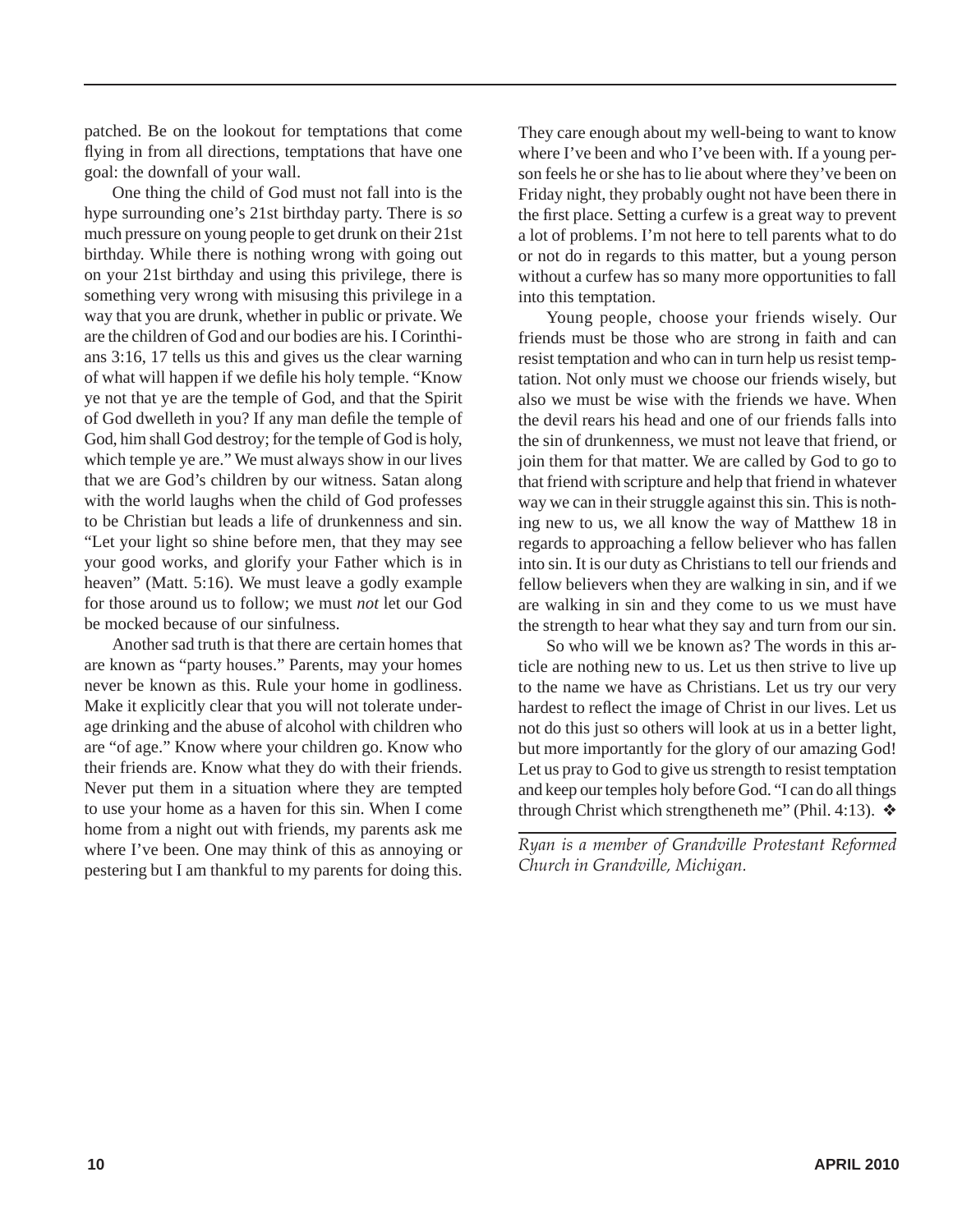# Watching Daily At My Gates

by Chester Hunter

#### April 20 Read Isaiah 60:1-8

Here we have an explicit prophecy of Christ, and especially that he came to earth not only for the Jewish elect but also for the Gentiles. Notice that he is called the light. A light is the means by which we see in a very dark place. This world is a dark place of sin. We need the light to find our way in this world. Let us walk in that light day by day. When we walk in the light of the Word, we will see clearly our path for now and for eternity. Sing Psalter 334.

#### April 21 Read Isaiah 60:9-14

Here we see the victory of the whole church that is occasioned by the victory of Christ on the cross. We also see, in verse 10, both the justice of God and the mercy of God. At the cross both were accomplished. God's justice against the sinner was fulfilled in Christ. In his mercy Christ bore our suffering. We also see that there are both elect and reprobate in the whole world. Those who are God's chosen will inhabit the heavenly Jerusalem. Those who are not the chosen will bow the knee before they are condemned to hell. May we give thanks for the victory wrought for us by Christ on the cross. Sing Psalter 302

#### April 22 Read Isaiah 60:15-22

Here we have a description of life in heaven after the return of our Redeemer Christ Jesus. While we might wish to focus on the richness of the glory that will be ours, we must remember that that richness is but a picture of the spiritual riches that will be afforded to those who are accounted as all righteous. Look at the various symbols found in the text which are found elsewhere in Scripture. All the symbols will be brought together in the kingdom of peace. Let us await that peace which we cannot imagine in this world of sin. Let us watch daily for the Everlasting Light. Sing Psalter 238.

#### April 23 Read Isaiah 61:1-5

This passage is familiar because it is one Jesus used as a text for a sermon in Nazareth. We can see that it is truly Messianic in character because it describes the work of Christ. He comes to those who are poor in spirit. These poor need Christ to lift them up against all the trials of the world around them. Are we the poor in spirit? If we are, we are truly the happy ones as proclaimed in the beatitudes. The Holy Spirit as the spirit of Christ will bring to us the comfort found in the gospel because he is the Comforter. Israel received physical blessings when they returned from captivity. We will receive spiritual blessing when we are released from the captivity of sin. Thanks be to God. Sing Psalter 403.

#### **BEACON LIGHTS** 11

#### April 24 Read Isaiah 61:6-11

Isaiah continues with his prophecy of joy concerning the gathering of Christ's church from all nations. Israel of old did not contemplate this reality, and sometimes we do not either. We become complacent in our home countries and churches and do not consider that God's people are abroad. Our salvation is not of ourselves, but our salvation is of the sovereign, covenant God who has clothed us with the rich robes of righteousness. Let our souls be joyful in our salvation wrought by Christ. Sing Psalter 198.

#### April 25 Read Isaiah 62:1-5

Our redeemer will not rest until we are delivered before almighty God in full righteousness. What was begun at the cross will be finished at his second coming. We may rest in that assurance even as we walk through this valley of the shadow of death. While most of the world wishes that we be desolate and forsaken, Jehovah's delight is in us, hence our new name Hephzibah. May he bless us each and every day, and may we continually give thanks for his care over us. Sing Psalter 55.

#### April 26 Read Isaiah 62:6-12

What a blessing it is that we have watchmen upon the walls! These watchmen are not of our doing. God has given to us men called officebearers. These men must make it their duty to watch for the enemy and pray without ceasing for us. When we have good preaching and when church discipline is faithfully carried out, the world will know that God is with us. Then we will truly be a holy people and not forsaken. May God continue to be with us and may we esteem those who have been placed over us. Sing Psalter 354.

#### April 27 Read Isaiah 63:1-6

This passage recounts the victory of Christ over his and our enemies. Edom typifies all those who would fight against the church of Christ. It was Edom (Esau) who sought to kill his brother Jacob. It was Edom who cheered as Jerusalem was destroyed by Babylon. Only Christ will redeem us in the fight against Satan and his hosts. Only Christ will deliver us to glory from all the Edoms of this age. May we wait for the day of salvation when the conquering king will return to this earth and take us for his own forever. Sing Psalter 379.

#### April 28 Read Isaiah 63:7-14

The prophet looks back on God's goodness to his people in the first verse of today's passage. This is similar to the words of Jeremiah in Lamentations. Both of these prophets had seen God's people fall into grievous sins and refuse to follow God.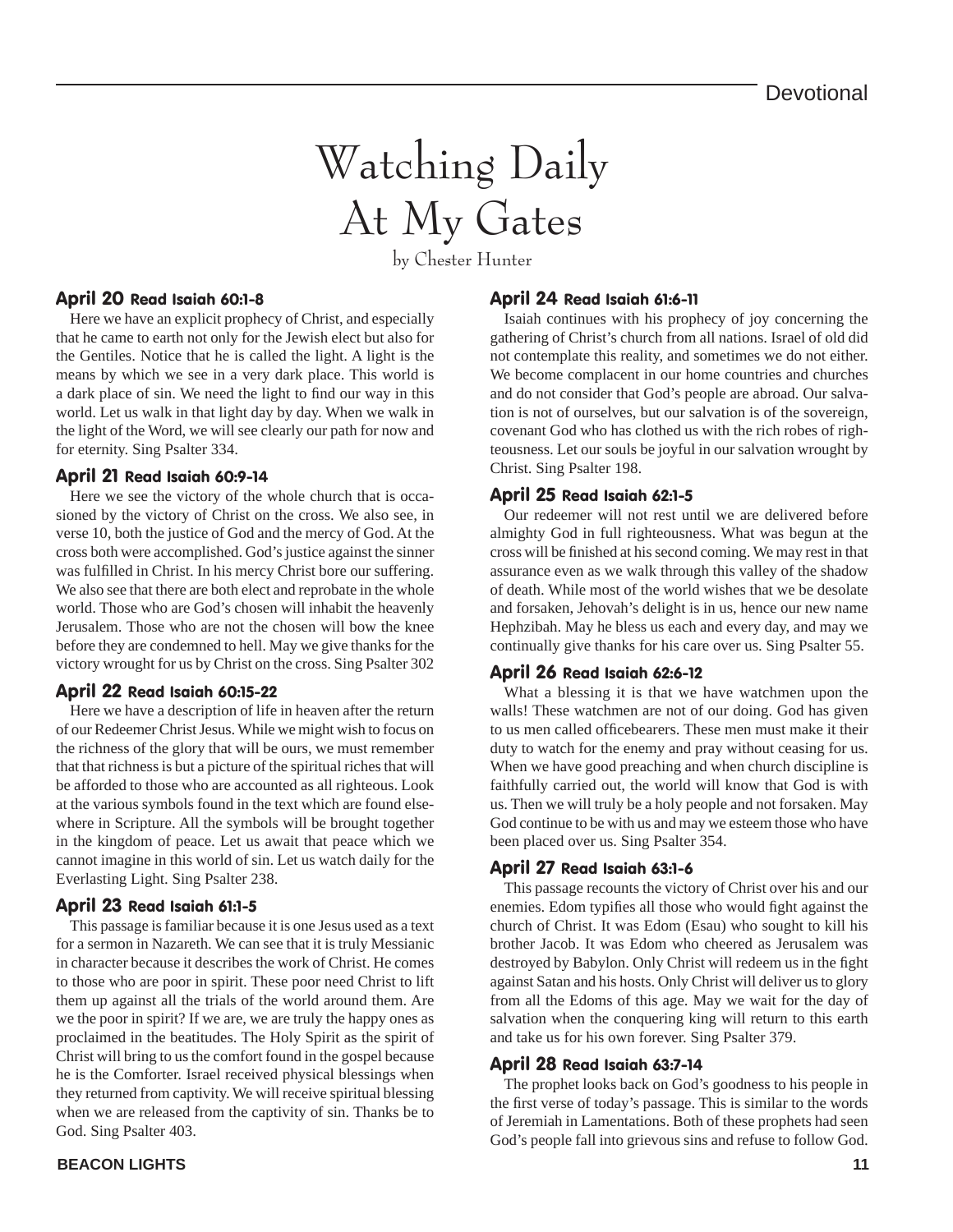Both of these prophets could see that even though the people did not deserve it, God showed to them great loving kindness. Do we see this today? We should because the mercies of Jehovah are new every morning. When we awake, we must realize that we have only been sustained through another night by him alone. Let us give thanks each day for these undeserved mercies. Sing Psalter 309

#### April 29 Read Isaiah 63:15-19

"We are thine" are the first words of verse 19. What a blessed thought that is! If we are our covenant God's, nothing can happen to us in this life that will prevent our joining with him in the new heavens and the new earth. All of life's trials, troubles, and disappointments are nothing in comparison with the glory that will be ours in heaven. Because our redeemer is from everlasting, we know that his victory for us is sure. May we wait the day of Christ's coming in prayer; always praying even so come quickly, Lord Jesus, and receive us unto Thyself. Sing Psalter 28.

#### April 30 Read Isaiah 64:1-5

Israel of old was looking for deliverance from their enemies of the day, and so these verses are their cry for help. But they are also applicable to the church today as we await the second coming of Christ. This must be our prayer as this world is not our home. We must look to God our help and Christ our redeemer and deliverer. Like Israel of old we have sinned and deserve God's anger because of those sins. But we, too, have the covenant promise that God will save us through his Son. As we see happenings in the world of nature and men around us, let us know that they are signs that assure us that Christ is coming for us and will deliver us. Sing Psalter 224.

#### May 1 Read Isaiah 64:6-12

The Christian must understand that of himself he can do nothing good. Even what might be termed as good is described in this chapter as filthy rags. A rag can be useful in many applications. A filthy rag has no use whatsoever. Our only help is in Jehovah the sovereign potter. He fashions us in whatever way he desires by his will. We must go often to the potter in prayer. We must confess that we are his people. Only then will we know the blessedness that will be ours through the blood of Christ. Sing Psalter 140.

#### May 2 Read Isaiah 65:1-7

We see in these verses the addition of the Gentiles into God's church, but we also see the rejection of the Jews. We have descended from those Gentiles. In our generations we were not those who were the chosen people as we are descendants of Japheth and not Shem. It is a blessing for us that we know that we are numbered among those who are covered by Jehovah's covenant. But lest we boast, we must see the warning in the Jew's rejection. We can easily fall into the same sins. We can desecrate the holy things of God. We can say we are holy but walk in a most displeasing way to God. Let us be warned and let us be thankful for the salvation that has been freely given unto us. Sing Psalter 183.

#### May 3 Read Isaiah 65:8-16

Here you have a picture of the church, as it is manifest here on this earth. In it you find both the elect of Jehovah, and those who are reprobate. Because of the elect found in the visible church, God does not cast it away. This was the truth as was found in Israel. The nation deserved destruction, but in it was a remnant. In that remnant was a special seed-Christ. As we celebrate his birth let us remember the circumstances of that birth. Let us be thankful to be part of the remnant that shall inherit eternal life through Christ our Savior. Sing Psalter 348.

#### May 4 Read Isaiah 65:17-25

In this passage the prophet looks beyond the coming of Christ to earth as a baby. He looks to the second coming of Christ when the church will be gathered together to live in heaven as the church triumphant. That will be a day of joy and rejoicing for God's people. All the troubles of this life will vanish. Whatever we do in heaven will flourish and God's church will not suffer. Are we looking for this day? Are we ready to leave this life behind? We must always remember that this earth is not our home. We are but strangers and pilgrims here. Let us watch and pray that our Lord comes quickly. Sing Psalter 31.

#### May 5 Read Isaiah 66:1-9

As the prophecy of Isaiah closes for Judah and for the church of today, we see that God is sovereign and in his sovereignty cares for his people. When the enemy attacked, God was there protecting his chosen people. This is no different today. God is on our side. He is our refuge and our strength. We also see the truth of childbirth as a picture of how God will bring forth his church. Even as God is in control of each birth, so he controls the bringing forth of his church. This is a great comfort for God's people. We can rest assured that our God will care for us daily and will also bring us to heavenly glory at his appointed time. Thanks be to God! Sing Psalter 128.

#### May 6 Read Isaiah 66:10-14

Even when the afflictions of this life seem to be overwhelming, we can read a text such as this and realize from where true peace comes. That peace comes from Jehovah as we read in verse 12. And it is not just a little time of peace; it is a peace like a mighty river that refreshes the land. It is a peace that brings comfort in all times of affliction. We can be like the little child who runs to his mother's arms for comfort. We have such a comforter sent by our elder brother as we read in John 14. Redemption is ours; of that, there is no doubt. We must rest in Jehovah and wait for him in our time of need. Sing Psalter 7.

#### May 7 Read Isaiah 66:15-24

Redeemed by judgment is the theme of this book. Who will be judged? Those who abhor God and his holy things and those who disdain the worship of Jehovah and his holy day will be judged for their sin. For the people of God this brings great comfort. We, too, deserve such judgment. By nature we are no different. But by the grace of God we have a redeemer. That redeemer is Christ. By his work of redemption, we can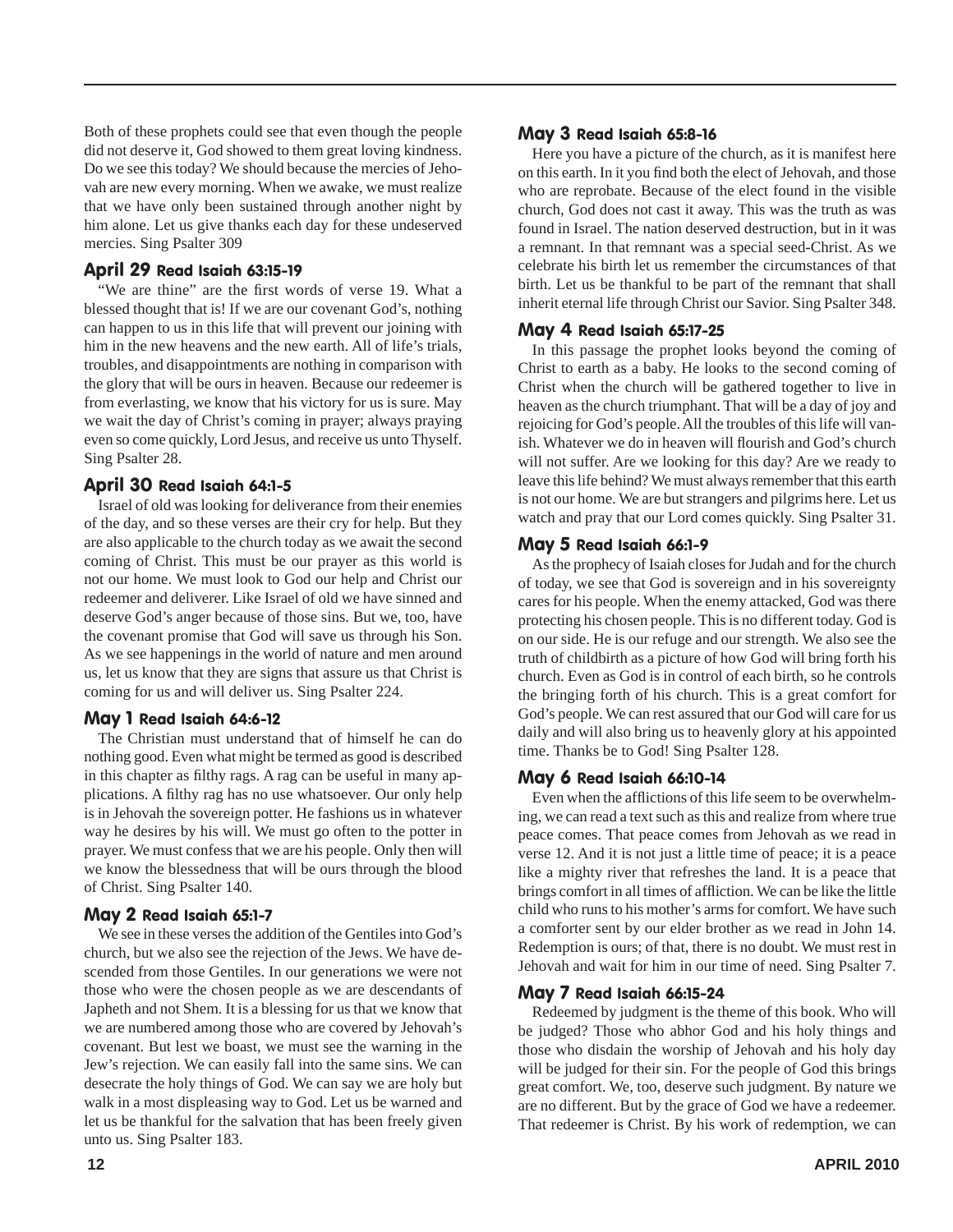look forward to the new heavens and the new earth. We can look forward to spending our days in everlasting worship to Jehovah. This should bring to us peace because Christ is the Prince of Peace both now and for all eternity. Sing Psalter 385.

#### May 8 Read Nehemiah 1:1-3

In the beginning of this book we come face to face with a man of God named Nehemiah. We know little of his background, and we do not know the reason why he is still in Babylon after his countrymen have made their way back to Jerusalem, But we know that he is concerned about their affairs and the situation in Israel. We, too, must share Nehemiah's concern for the church of God. We must seek Zion's good at all times. The church's welfare is not something to be left up to just the office bearers. We are the church, and we must care about her and for her. May we, as God has given to us ability, seek Zion's good and God's glory. Sing Psalter 273.

#### May 9 Read Nehemiah 1:4-11

Even though Nehemiah was a long way from Jerusalem, he deeply felt the troubles of Jerusalem, for Nehemiah was concerned about the church of God. When he hears of these troubles, he immediately goes to his God in prayer. Is this our response to troubles of others? Do we remember the church in all places of the world? Do we consider the families of our own congregations in their troubles? Do we bring those needs before the throne of grace? Let us be concerned about the church of the living God in their needs, and let us use prayer often. Sing Psalter 367.

#### May 10 Read Nehemiah 2:1-6

Here we see in this passage Nehemiah again going to Jehovah in prayer. Even though he is in the presence of a great earthly king, he knows that God is his king. He knows that by his sovereignty God can cause the heart of this king to give to him his desire. Do we do this? Do we pray without ceasing in every situation in which we find ourselves? Do we trust God to make his way for us plain in our sight? A second thing we must notice here. Because Nehemiah had been a faithful servant to this great king, the king was willing to please Nehemiah. This, too, was in God's hand. We must be faithful in whatever we do. In that faithfulness, in even earthly things, we will find the blessing of Jehovah. Sing Psalter 234

#### May 11 Read Nehemiah 2:7-10

After receiving the king's permission to seek the good of Jerusalem, Nehemiah makes provision for the task ahead of him. Because of his connections within the government, he was able to procure materials needed for his massive building project. We see how the chaff serves the wheat. But this, too, is all in God's counsel and by his sovereignty as verse 8 tells us. Satan is grieved; that grief comes out in the hatred of Sanballat and Tobiah. The world hates the church and those who would help them. This is a sure fact. We have been given the armor of salvation to battle that hatred. Nehemiah would use that armor in the months to come. We must use that armor as we fight the battle of faith each and every day. Sing Psalter 205.

#### May 12 Read Nehemiah 2:11-20

There are times in the church's history that God will raise up a leader who will incite those around him to do what is needed for the church. Nehemiah was such a man. God had put into his heart and soul the zeal for Jerusalem. Even after he saw the daunting task before him, he believed that God would prosper him. Not only would God give to him the zeal necessary for the work, but God would also give to him the courage to face enemies of the church. May we willingly take upon us whatever task God has given to us. May we look to him to help us in the church's time of need. Sing Psalter 368.

#### May 13 Read Nehemiah 3:1-6

Here we have accounts of two different kinds of people in the church of God. Some rose up and got right to work, and some refused to "put their necks to the work of the Lord." Which kind are we? Do we willingly undertake the work of Jehovah? Do we use the talents and abilities that he has given to us for his work? There are many things that we can do; are we doing them? It does not matter what the work is; it is important in God's sight. We should not be like the nobles of Tekoa and refuse to work or to work halfheartedly. Let us look for work in God's church and let us do it wholeheartedly. Sing Psalter 227.

#### May 14 Read Nehemiah 3:7-12

As we read through the list of those who repaired the walls, we see several notes of interest. We see people who were not inhabitants of Jerusalem working on the wall. They might have wanted to go back to their own home town and work there, but they saw the necessity of repairing the city of David, the place where God dwelt. Others saw the necessity of repairing the area near their homes. We must look to our houses and see what they need spiritually. If there are deficiencies, by the grace of God, we must work hard on their repair. Finally in verse 12 we see a man and his daughters working. This man was a ruler, but no work was too good for him and his daughters. There is a place for women and the work of God's church. God will show that to them and to us. As we all work for the glory of God in his church may we look out for the place that he has set for us. May we never shirk in that duty, and may we know that God will bless us in his work. Sing Psalter 349

#### May 15 Read Nehemiah 3:13-32

As we read through the list of what was repaired, we notice the variety of what had to be repaired. One of those places was the wall and gate known as the dung gate. Here was the area in which the sewage left the city. A more malodorous place could not be found, but yet a man by the name of Malchiah volunteered to take that on. In the church, as well, there may be less than pleasant tasks. These, too, must be accomplished. Are we willing to take these on? Do we look for such tasks? As part of the work of the church they must be done. May God give to us the grace to carry out whatever calling he has assigned to us. Sing Psalter 369.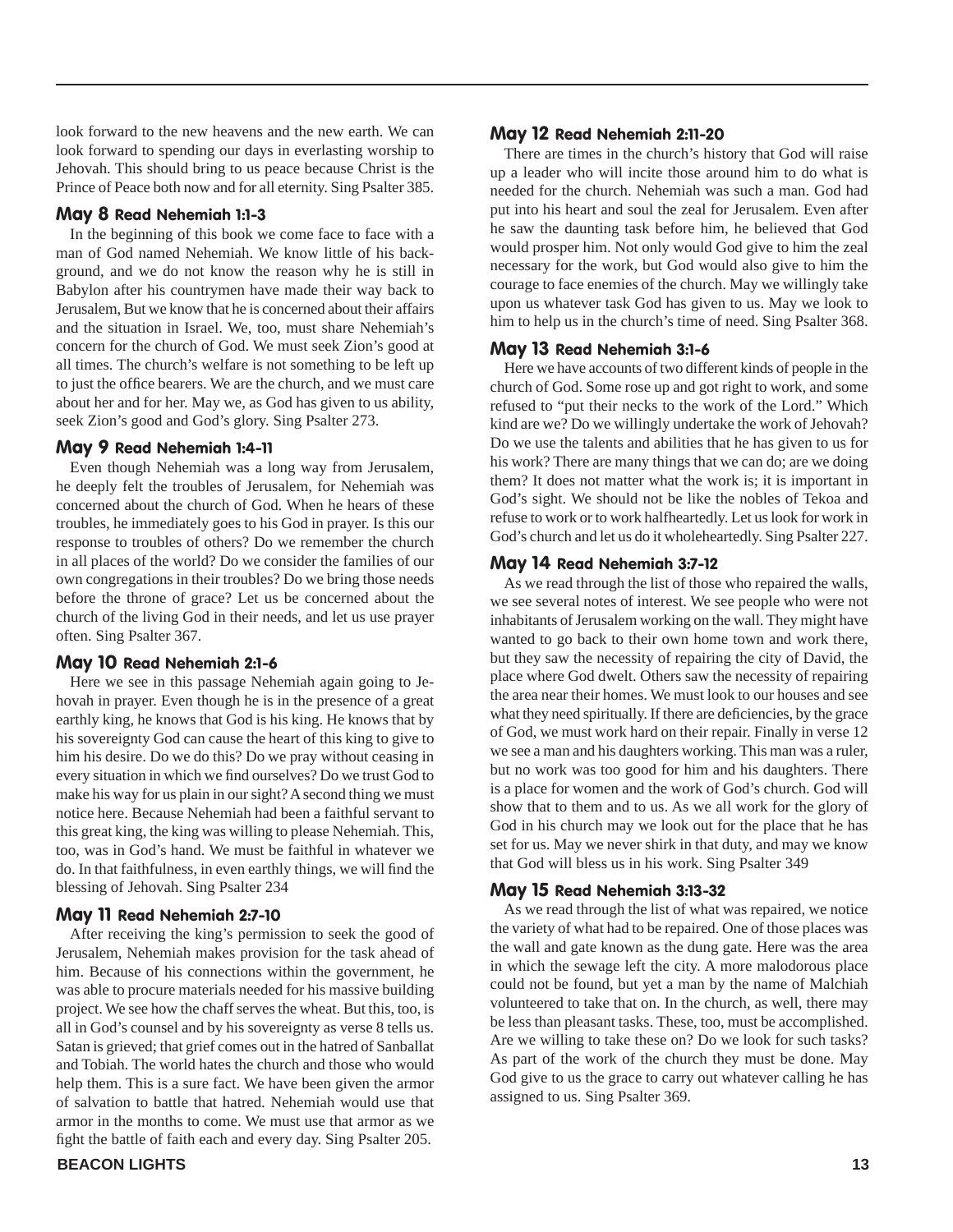# What is the Federation of Young People?

by Ryan Barnhill

The Federation Board is an organization governed<br>by the Word of God as interpreted in the Three<br>Forms of Unity. On that foundation, we as a Board<br>seek to enable all Protectant Boformed Young Boople's by the Word of God as interpreted in the Three seek to enable all Protestant Reformed Young People's Societies to work in close unity, to guide these societies so they develop in faith and doctrine, and to give united expression to our specific Protestant Reformed character.

The Federation Board meets the first Sunday of each month to discuss and vote on various matters of importance concerning the young people. Major items on the agenda often include decisions for and oversight over the *Beacon Lights* and the annual Young People's Convention.

Delegates at the Young People's Convention recently voted on new Board members for this year. The delegates voted for Joshua Engelsma, Vice-President; Elizabeth Noorman, Librarian; Rebecca Koole, Vice-Secretary;

Scott Mingerink, Vice-Treasurer; Rev. A. Lanning and Rev. R. Van Overloop, Spiritual Advisors. Members on their second term are Ryan Barnhill, President; Emily Kuiper, Secretary; Ben Rau, Treasurer; Joel Langerak, Youth Coordinator.

As a Board, we recognize our inability to perform the tasks at hand without the wisdom and grace that only God is able to give. We covet your prayers. Pray that we might have the wisdom of God to direct all of our decisions and efforts, to the end that he is glorified. The time of youth is a critical time for spiritual growth, and so we ask that you pray that we be tools in God's hand to build and strengthen the young people of our denomination. ❖

*Ryan is a member of Hudsonville Protestant Reformed Church.*



*Back row: Ben Rau, Rev. A. Lanning, Joshua Engelsma, Joel Langerak. Front row: Scott Mingerink, Rebecca Koole, Elizabeth Noorman, Emily Kuiper, Ryan Barnhill. Missing from picture: Rev. R. Van Overloop.*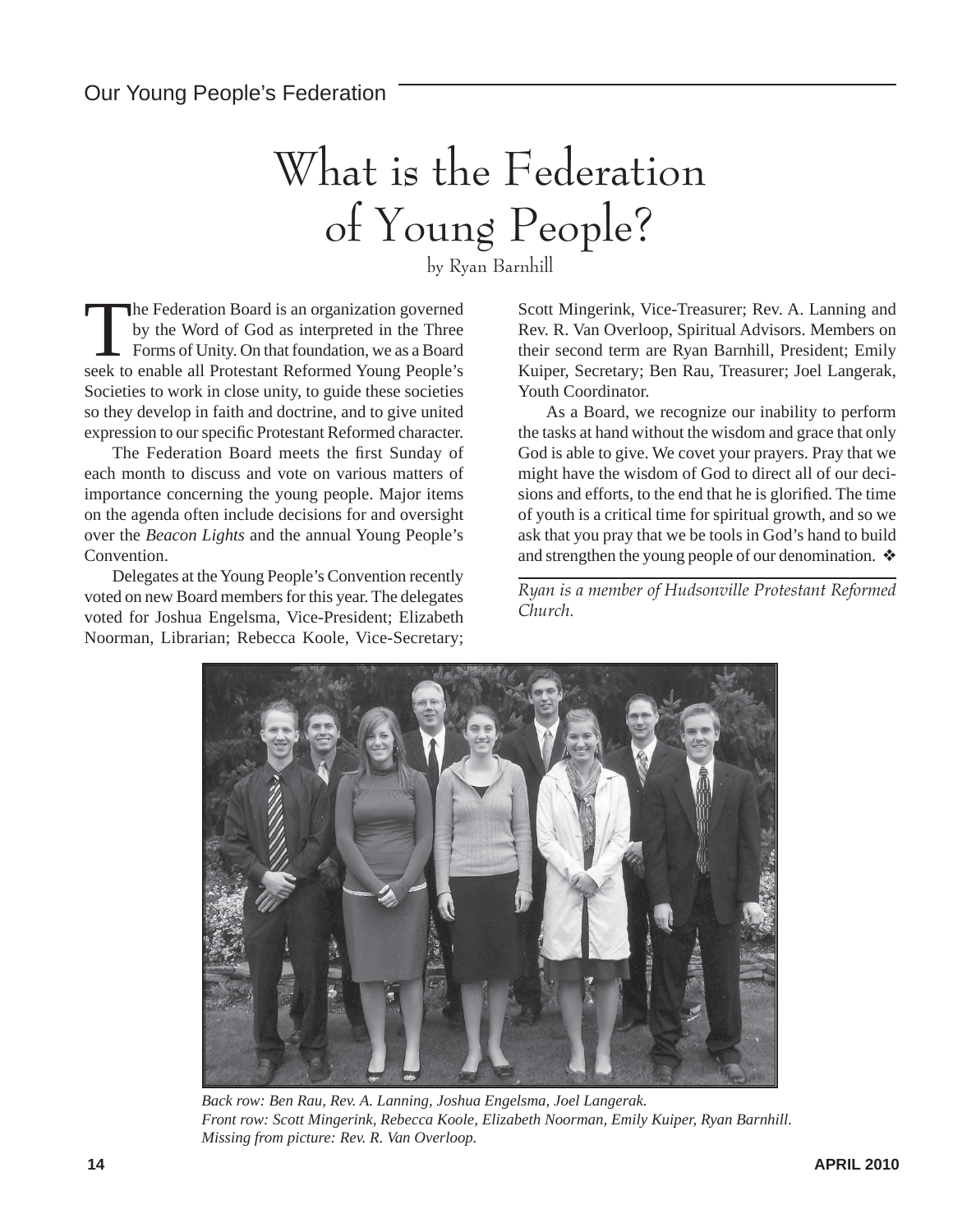## Covenant Courtship: (6) The Head of the Woman

by Aaron Lim

*"The head of every man is Christ; and the head of the woman is the man" (1 Cor. 11:3).*

I is the miracle of God's work of salvation, he promises<br>to save families and their generations after them. As<br>the establishes his covenant with a man and a woman<br>in mergiage, he establishes a system in which husband n the miracle of God's work of salvation, he promises to save families and their generations after them. As in marriage, he establishes a system in which husband and wife are to live in their state of marriage. To the man he instructs to rule over his wife in love, to lead the home in the fear of Jehovah. To the woman he instructs to submit to her husband, to obey him and to guide the household. When husband and wife faithfully submit to their covenant callings, they see a beautifully harmonized system through which God saves them and their families.

The world hates this system of harmony between husband and wife because it hates God. It rebels against him by rejecting this order that God places in marriage and in the church. The wicked world does this by promoting feminism and all sorts of notions that insist women have equal standing with men. One can see this wicked phenomenon in apostate churches today which allow women into office. They usurp the authority that God gives to men alone who are called to rule the church and their homes in obedience to him.

The idea of a young man ruling over his girlfriend may not be so apparent in the early stages of their courtship when they are only getting to know each other better. Nevertheless, as they become more committed to each other in their courtship, a young man must prepare himself to lead and to rule over her as they prepare to be united in marriage. The responsibilities of being the head of the woman are not small because his headship is a reflection of Christ's headship over the church. His rule over her must therefore be a faithful testimony to this truth.

Covenant courtship is a process in which a young man grows in an intimate knowledge of his girlfriend. It is striking how married couples can fail to meet each other's expectations simply because they do not know each other sufficiently well. The common, frustrated expression from married individuals seems to be, "You just don't know me well enough!" Emotional and spiritual closeness begins with knowledge. The Scriptures aptly instruct husbands to dwell with their wives according to knowledge (1 Pet. 3:7). This has important implications for covenant courtship. It teaches the young man that he must strive to know his girlfriend as much as possible so that he knows how to lead her in a way that is glorifying to God. Knowing her unique individuality, character, mind-set, personality, lifestyle, temperament, habits, preferences and dislikes are essential. Christ the bridegroom knows his bride with a perfect knowledge. That is why he can lead her in the perfect way. Godly young men reflect this beautiful truth when they diligently seek to grow in a deeper knowledge of their girlfriends to rule over them with the rule of Christ.

The process of courtship also prepares a young man to love his girlfriend adequately with the knowledge of Christ's love for him. As he understands the truth that Christ condescended to save his people in the way of the cross, so the young man gives himself selflessly in love for his girlfriend. Quarrels and bickering are not uncommon in any relationship, but a godly young man covers himself with the cloak of humility and adorns himself with the wisdom of Christ to resolve those differences. He learns to love her in biblical ways that will meet her expectations.

He dwells with her as the weaker vessel, seeking her welfare and caring for her needs. The Scriptures are clear that God made the woman to be the weaker sex. This is especially true from a physical and emotional viewpoint. For this reason God so ordained the man to make up for these weaknesses by ruling over her. Together man and woman complement and make each other complete. A man of God understands and appreciates these weaknesses, not criticizes them harshly. He bears patiently with his help-meet despite her weaknesses, knowing that God loves him in spite of his sinfulness.

The rule of Christ renders honour unto his bride. He honours her because she is his prized possession, chosen in all eternity to be his. For her he bleeds and dies to redeem from corruption. As his body he cherishes and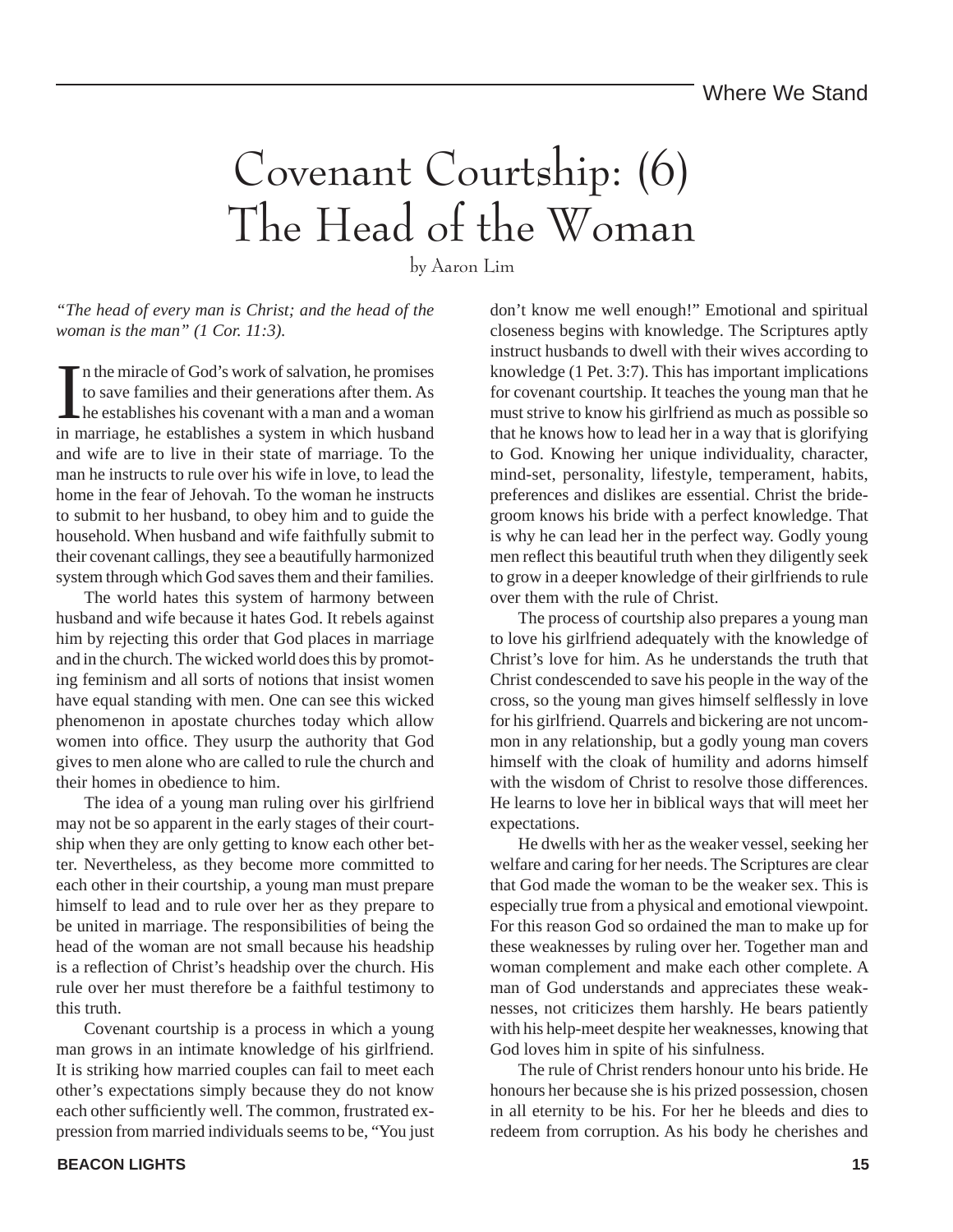nurtures her until the final day of their consummation. So too a godly young man must honour his girlfriend as his help-meet. He honours her by praising her qualities, appreciating her uniqueness and defending her from all criticism, harm and danger.

As the head of the woman, it is above all else necessary for the young man to be responsible for his girlfriend's spiritual well-being. Her spiritual welfare is his responsibility. This means that he functions as her spiritual guide and counselor. He is responsible for creating and sustaining a spiritual and godly atmosphere in their relationship. Being entrusted as her head carries the heavy responsibility of ensuring that she is spiritually healthy. A spiritual relationship bears testimony to the truth that God is in and at the center of it.

To rule well a covenant young man must always be striving for spiritual excellencies, desiring to develop his spiritual gifts. He must equip himself with the knowledge of God so that he can use that knowledge to lead his girlfriend in God's covenant ways. It is extremely deplorable that the church world today is engulfed by spiritual ignorance. Our covenant young men must be men of knowledge, men who study the Word of God diligently. They must know the doctrines of the Reformed faith by heart, and be skilled at dividing the Word of truth. With

sound, spiritual knowledge they will then know to lead their future spouses in covenant courtship.

At various points in a couple's relationship, they meet with unique problems and difficulties. Only God's Word is able to solve those problems. That is why our covenant young men and women must be thoroughly and deeply acquainted with the Word of God.

Service to God in the church should also be in the minds of young men who desire covenant courtship. God calls them to lead his church as much as he calls them to rule over their wives. The young men are the future leaders of the church. They are called to bear the offices that Christ has ordained for his church.

True and biblical rule is always done in love for God and for the woman God places in a young man's life. A godly young man acknowledges that he is sinful, and that his rule over his girlfriend is therefore sinful. He needs the grace and wisdom of God to execute this rule in love for God and his girlfriend. While this rule is never perfect because of our sinfulness, God nevertheless is pleased to bless a young man in the way of his faith and obedience. ❖

*Aaron is a member of Covenant Evangelical Reformed Church in Singapore.*

Church History

## The Fourth One Hundred Years of His-Story: The World That Then Was (1): Its Watery Nature and Plants

by John Huizenga

The world in which Adam and Eve lived with their<br>
growing family was so different from the world<br>
we live in today, that it is no exaggeration to say<br>
that it assembled with a growing family was so different from the world that it essentially ceased to exist and was replaced with a new one. Even though God did not create anything new, the materials and life were so altered that the climate was different, the land was different, the vegetation was different, the animals were different, the people were different, and the nature of the planet's composition was different. I would like to take a few of the 100-year

intervals in the history before the great Flood to explore some of these characteristics of that world.

The one outstanding and underlying feature of that world was its watery nature. Though this fact may have lingered in the mind of man for many hundreds of years after the Flood, Peter is inspired to remind us of this fact because man has convinced himself that the world of today has always been the way it is with its mountains, volcanoes, earthquakes, rivers, and oceans. "For this they willingly are ignorant of, that by the word of God the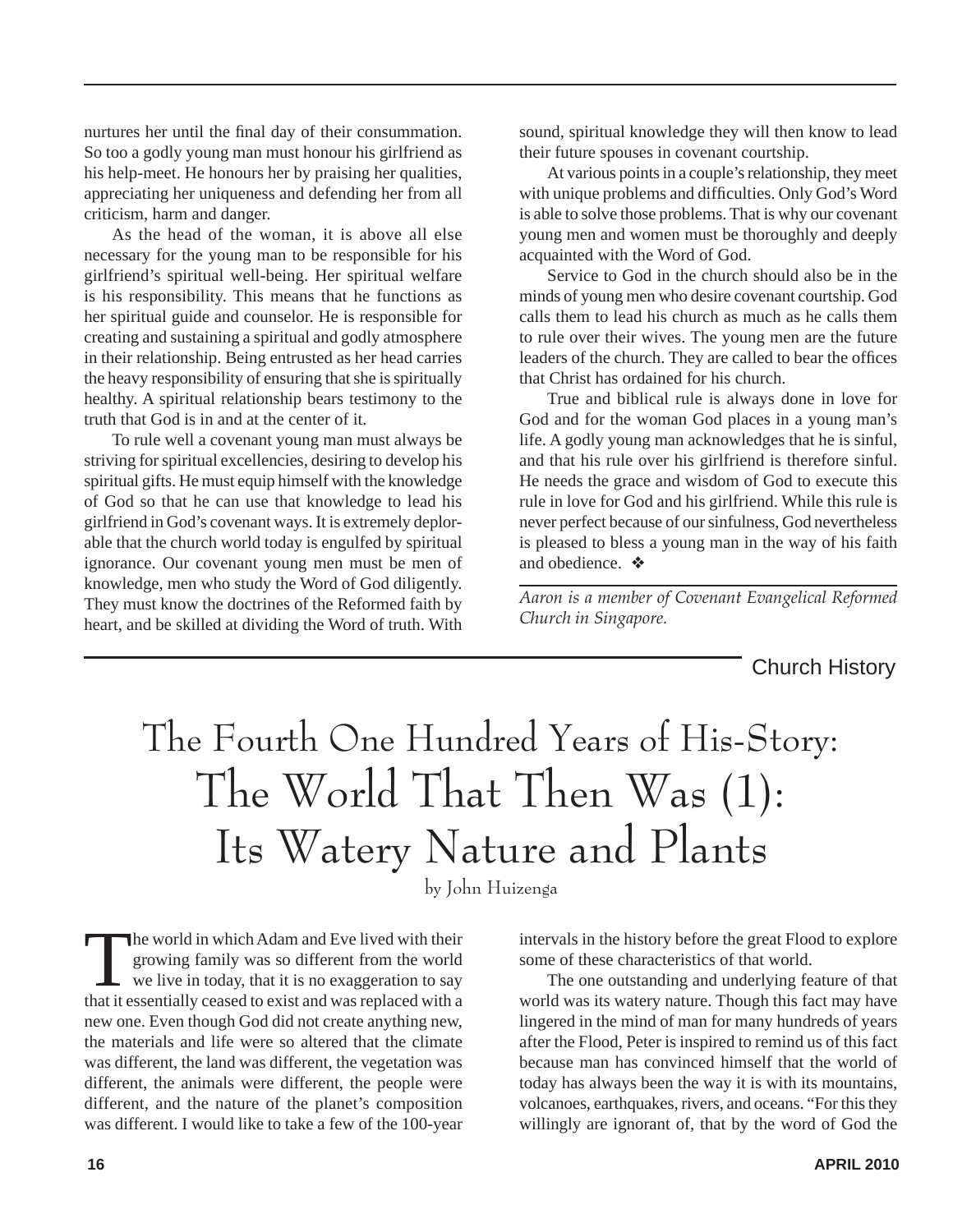

heavens were of old, and the earth standing out of the water and in the water: Whereby the world that then was, being overflowed with water, perished: But the heavens and the earth, which are now, by the same word are kept in store, reserved unto fire against the day of judgment and perdition of ungodly men" (2 Pet. 3:5-7).

Our world today is characterized by fire. Water is still essential for life, and the surface of earth is still 75% water. From a million miles away, our planet looks like a beautiful blue marble because of all the water. The world of today has a lot of water, but it has been redistributed, and its impact upon the earth and life on the earth is much less than before. The world of Adam and his family was much more watery in nature. In contrast to the world that then was, ours is a fiery world. Molten rock spews from cracks in the crust exposing the incredible heat that seethes below our feet.

When God first spoke the earth into existence, we read that "the Spirit of God moved upon the waters." And after creating light, God used the second day to divide waters beyond earth from those of the earth. The third day dawned upon a world entirely covered with water. It was not until God called the waters together into one place, that an area of land appeared which was to serve as the platform upon which the power of God's grace was to be displayed.

The land, which may very well have been one large continent, was surrounded not only around the coastline by water, but was virtually floating upon the "fountains" of the great deep" which were "broken up" at the time of the great Flood (Gen 7:11). And water filled the atmosphere in such a way that it did not drop down as rain, but was held in store until these too were released in a torrent when "the windows of heaven were opened." Sandwiched, as it were, between these waters, the life God created to live on land thrived and rapidly multiplied to fill the earth. The space beneath the canopy of water was a perfect incubator for life. Even here, "there went up a mist from the earth, and watered the whole face of the ground" (2:6), and a "river went out of Eden to water the garden; and from thence it was parted, and became into four heads" (2:10).

Water was everywhere! The life that God created is

itself made primarily out of water, and in this world life burst forth in fantastic abundance. The life we observe in this world is stunted, sickly, and stressed by comparison. In the best spot of Eden, God prepared -a special sanctuary of select trees to display all the wonders of created life, and life with God. "And out of the ground made the LORD God to grow every tree that is pleasant to the sight, and good for food; the tree of life also in the midst of the garden, and the tree of knowledge of good and evil" (2:9). Artists have tried to capture this garden on canvas, but really have only the best parts of this world to inspire their imaginations.



The plant life that filled that world was far more diverse and abundant than that of this world. We are unable to even fathom the quantity and variety of life which surrounded the church of Eden. Plants were designed to supply the energy needs of the life created to inhabit the earth. Every creature with its unique qualities and jobs in the earth were provided with the exact type of food needed by their bodies. For every creature, God created the plants that would supply the food they needed. Their leaves were designed to absorb the solar radiation and store that energy in molecular bonds perfectly suited for the consumption, digestion, and health of every type of life. "And God said, Behold, I have given you every herb bearing seed, which is upon the face of all the earth, and every tree, in the which is the fruit of a tree yielding seed; to you it shall be for meat. And to every beast of the earth, and to every fowl of the air, and to every thing that creepeth upon the earth, wherein there is life, I have given every green herb for meat: and it was so."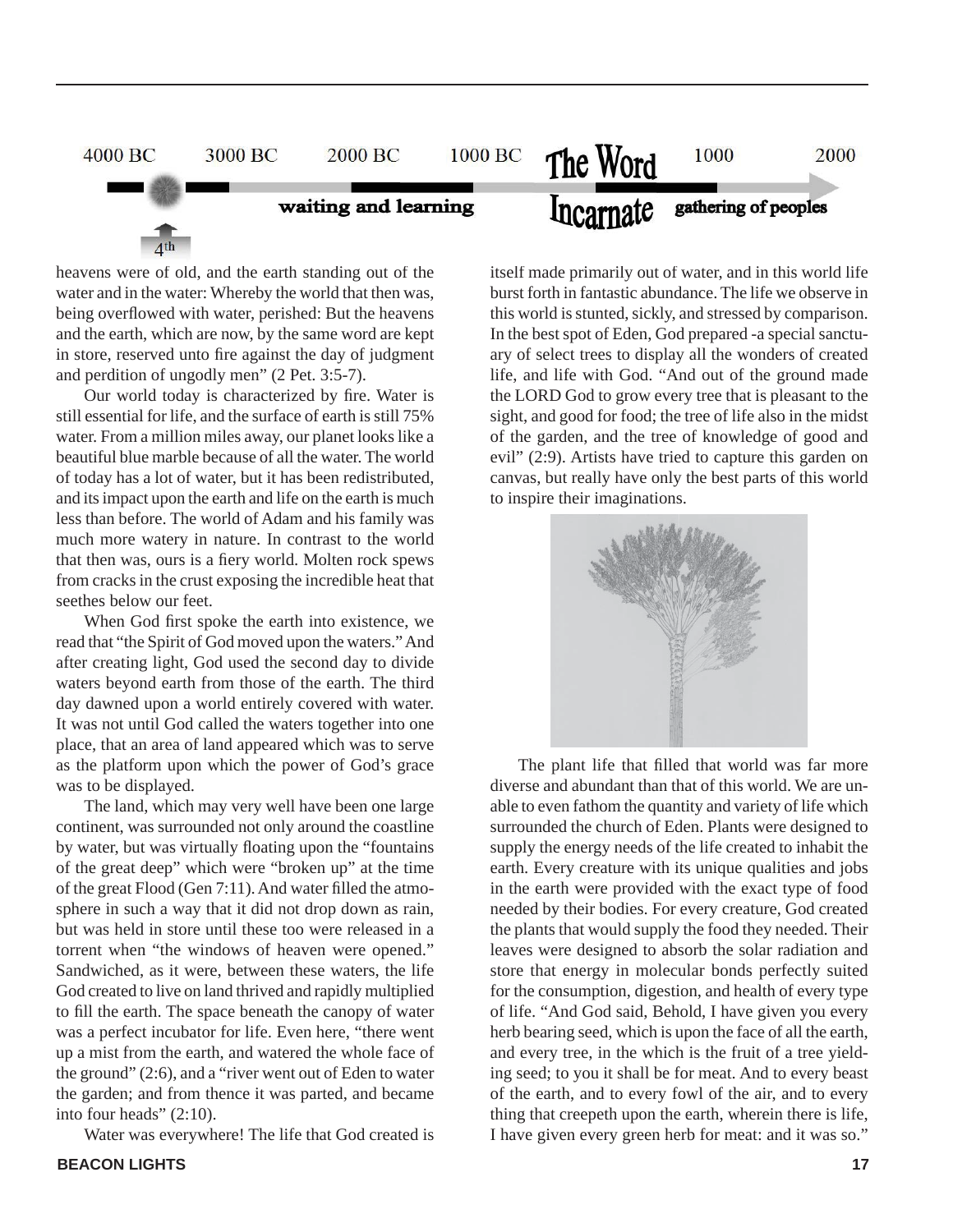(Gen 1:29-30) Whether plants existed in that world that produced meaty type fruits to satisfy the diet of a lion, or the lion's diet and eating habits changed after the Fall or the Flood, is not clearly revealed to us. Perhaps some space can be used later for further discussion into this question.

Ironically, one indication we have today of the magnitude of plant and animal life that existed on earth at the time of the flood is the millions of barrels of oil man burns every day, and the tons of coal burned to supply our energy demands. All these fuel reserves found buried in the earth are the trapped remains of all the plant and animal life that existed from the time of Adam to Noah. Each creature, plant and animal in the ocean and land had been busy capturing and storing energy for its life. The solar energy gathered for 2600 years by plants was then buried under the rock, clay, and sand that was dredged from the earth by the Flood. And in these final years of history, man is busy releasing all that energy for his own glory and power. He now releases as fire the energy that was produced in a watery world.



The known quantities of oil and coal buried in the earth boggles the imagination. Estimates vary widely, but about 1 trillion barrels of oil have already been burned up. That figure is difficult to comprehend. My calculations come out to about 38 cubic miles of oil which would cover the whole United States in about  $\frac{3}{4}$ of an inch of oil. Pour that on Wisconsin and we would be wading through some three to four feet of oil. That does not include all the coal. If all the plant life on earth and sea for 2600 years was made into oil and coal that was easily accessible, 1 trillion barrels would only be the tip of the iceberg.

As we dig around in the rubble of the living world that then was (we can find it trapped in fossils and coal mines) we are given tidbits of information about that world. God tells us about giants born from man. What about other creatures? Fossils of giant dragonflies with 30 inch wingspans, 14 inch cockroaches, and cattail plants

30 feet long have been found throughout the earth. When we try to picture a world swarming with such life, we find ourselves in a new world.

The scientific world was recently abuzz about the finding of at least four square miles of tropical forest floor etched into the ceiling of the Vermilion Grove coal mines in eastern Illinois. The mud, rock, and silt of the Flood had buried the forest without first uprooting and washing it away. Coal miners have dug out the 2600 years of plant growth that had been compressed into a vein of coal, leaving imprints of tree trunks, leaves, and other plant debris in the ceiling. It is like looking at the world that then was from a worm's point of view. Plants we now have such as the horsetail which grow no higher than one's knee, grew like trees. Many plants and trees that grew then no longer thrive in this world or are so reduced that they are no longer recognizable.



An air sample of the world that then was had been preserved in a lump of fossilized pine sap. When analyzed, that air bubble had an oxygen content that was 50% higher than the air we breathe today. Such an oxygen concentration in today's world would fuel fires that would rage out of control and burn up all the forests. This fact of oxygen concentration leaves scientists baffled, but is not a problem for a watery world. All the water would prevent such fires. In fact, such oxygen concentrations can be explained by the abundance of water compressing the atmosphere, and even helps to explain dinosaur life and how insects could attain such great sizes.

This was the world in which Adam and his family gathered for worship. Life in all its forms thrived and multiplied with amazing speed. Corrupted now by sin, the life of man apart from the grace of God would thrive and multiply in sin. ❖

*John is a member of Randolph Protestant Reformed Church in Randolph, Wisconsin and is Editor of* Beacon Lights.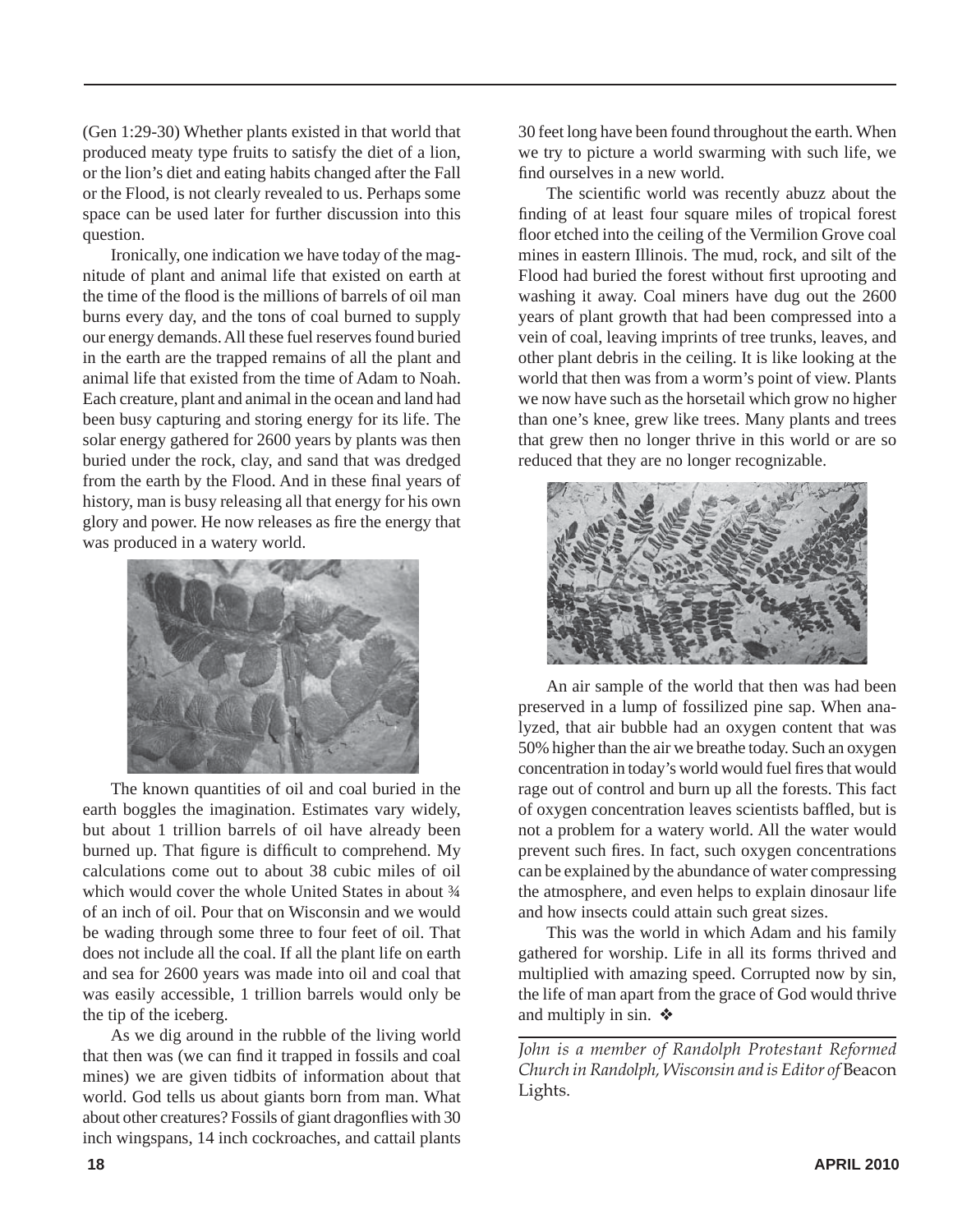## Simon Van Velzen: Defender of Sovereign Grace

by Andrew Koerner

In every Reformation of the Church of Jesus Christ,<br>there are capable men chosen of God to lead his peo-<br>ple back to the truth. God raises up men like Luther,<br>Calvin, and Zwingli just when it seems that the church n every Reformation of the Church of Jesus Christ, there are capable men chosen of God to lead his people back to the truth. God raises up men like Luther, is about to disappear. These men are rightly remembered by us today, for without God's use of them, we would still be lost in the superstition of Rome.

The Reformation of God's church in the Netherlands in 1834 likewise brings to mind the names of those who arose as leaders in that movement.<sup>1</sup> Hendrik De Cock, Albertus Van Raalte, and Hendrik Scholte are usually celebrated as some of the great men of the Secession of 1834. Often overlooked, however (especially by those who despise his theology) is the life and work of a man who fought more valiantly than any other to return the church to the doctrines of sovereign, irresistible grace, especially as they are taught in the Canons of Dordt. His name is Simon Van Velzen. It is his story that we recount here.

#### **Early Life and Education**

Simon Van Velzen was born on either the  $14<sup>th</sup>$  or 25th of December, 1809 in Amsterdam, Netherlands. His father, also named Simon, was a boarding school keeper, and his mother's name was Neeltje Johanna Geselschap<sup>2</sup>. The family had their ecclesiastical membership in the apostate State church.

Van Velzen's childhood education was undoubtedly steeped in the humanistic philosophies of the Enlightenment, which had permeated the schools of the 19th century Netherlands. He likely never heard about sin or the cross of Christ, and instead was taught the importance

1 For a detailed history of the Secession of 1834, see Prof. Hanko's syllabus, *From Dordt to Today* as well as Chapter 48 of his book, *Portraits of Faithful Saints.*

2 Kor Postma, *Greetings from America: 10*. iagenweb.org/marion/GROETEN/English\_GROETEN/Groeten-Trans\_10.htm, May 2009.

of living a virtuous life. If the young Van Velzen knew anything of the Bible or the Reformed faith, he probably heard it in only bits and pieces from what little his parents knew. Somehow, though, God worked in Van Velzen's heart, so that by the time he entered his university studies, he began to understand and appreciate the Reformed faith.

Van Velzen received his ministerial training at the University of Leiden. It was here that he joined the Scholte Club, a small group of theology students who were unhappy with the condition of the State Church and the education they were receiving. These students, led by future Secessionist minister Hendrik Scholte, often met at the home of a certain Johannes le Febure, an aged grain merchant, who taught them the Reformed faith that their Leiden professors denied.<sup>3</sup>

After graduating from Leiden, Van Velzen married Johanna Wilhelmina De Moen on August 16, 1834. Sadly, she died in 1837

after only three years of marriage, and having given birth to one son, named Simon. Although Van Velzen married again the next year, his second wife, Hattum Johanna Alijda Lucia Van Vos, also died suddenly. On September 1, 1841, Van Velzen married his third wife, Zwaantje Stratingh, who gave birth to three daughters.<sup>4</sup> God no doubt used these early trials in Van Velzen's life to prepare him for the difficulties that lay ahead.

#### **A Ministry of Controversy**

Van Velzen's first charge was at the Reformed Church of Drogeham. His pastorate here did not last long, however. When Hendrik De Cock and his consistory seceded from the State Church on October 13, 1834, thus forming the *Afscheiding* (Separation), Van Velzen quickly adopted a sympathetic view toward them. Having also

3 Elton J. Bruins and Robert P. Swierenga, *Family Quarrels in the Dutch Reformed Churches of the 19lh Century.* Wm. B. Eerdman's Publishing Co., 1999, 21, 22.

4 Postma.

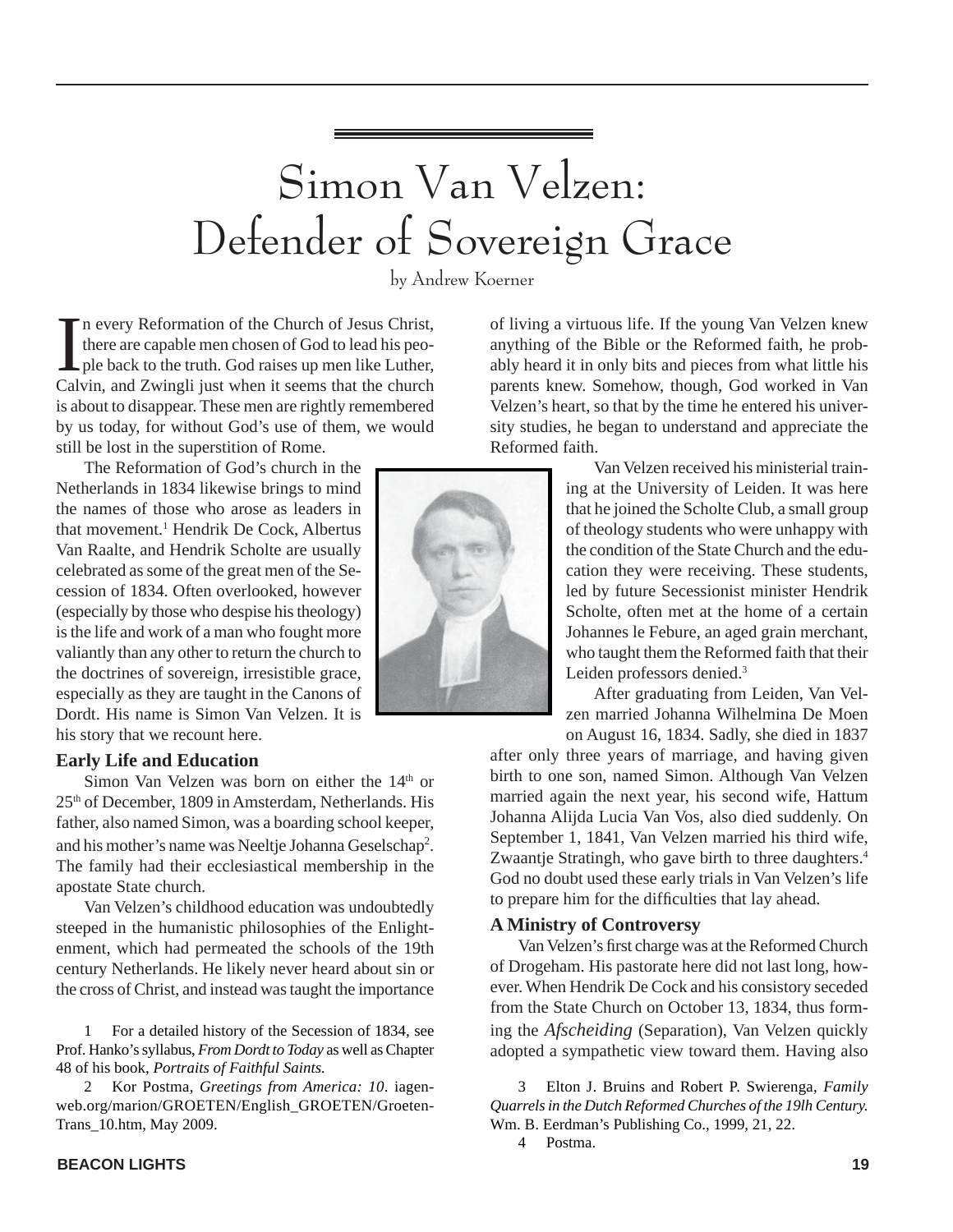developed a strong personal conviction that the State Church was apostate, Van Velzen submitted an appeal to the General Synod of 1835, requesting that Synod declare its support for the Three Forms of Unity, bar the pulpit to ministers who refused to submit to these standards, and tolerate those ministers who preached the orthodox doctrine. Synod rejected this appeal, and the following January Van Velzen was deposed for refusing to withdraw it.<sup>5</sup>

Having been removed from his office and congregation, Van Velzen quickly joined the *Afscheiding.* Although he was now out of the apostate State Church, Van Velzen still experienced sorrow. For one thing, he and other Secessionists had to endure the persecution of the State Church and the government, which made it illegal for them to hold their own worship services. Ministers who were caught leading these services were severely fined and even jailed.

But for Van Velzen, there was added grief because of opposition from his fellow Separated ministers. Most of the ministers of the *Afscheiding* had Arminian tendencies and proclaimed that God sincerely offered his salvation to all who heard the preaching of the Gospel. This stood in stark contrast to Van Velzen, who preached salvation by God's sovereign grace, to the exclusion of willing and working man. Concerning man's part in salvation, Van Velzen declared, "Man *can do nothing*, yea, *may not* do anything, because this would be one's own work, and that such work is condemned before God."6 Statements such as this angered Rev. Scholte, who in 1840 was deposed for slanderously criticizing Van Velzen's theology.7

As time went on, the differences between Van Velzen and the other Seceders became more apparent. While Van Velzen, along with Hendrik De Cock, wanted to return the Church to the doctrines of grace found in the Canons of Dordt, men like Albertus Van Raalte and Anthony Brummelkamp wanted a more experiential theology. Ultimately, these divisions became geographical, as Secessionists of the northern Netherlands tended to follow De Cock and Van Velzen, while those in the South favored Van Raalte and Brummelkamp.8

Nevertheless, Van Velzen continued to preach the truths of sovereign grace, pastoring churches at Leeu-

5 Adrian Van Koevering, *Legends of the Dutch.* Zeeland Record Co., Inc., 1960, 48, 49.

6 Bruins and Swierenga, *Family Quarrels, 31*.

- 7 Ibid, 32.
- 8 Ibid, 33-34.

warden and Amsterdam, among other places. Especially after De Cock's untimely death in 1842 and Van Raalte's migration to America in 1846, Van Velzen was recognized as a leader in the *Afscheiding.* In 1854, he became a professor at the denominational seminary in Kampen, a position he held until 1890.<sup>9</sup> If Van Velzen experienced any peace during this time, it did not last long, for just seven years into his professorship, another controversy was brewing.

The year was 1861. Two Secessionist ministers, Revs. K. J. Pieters and J. R. Kreulen introduced into the churches the doctrine of a conditional covenant, teaching that God is gracious to all baptized children of believers. They added that the fulfillment of the covenant depended on the faith of these baptized children, thus allowing for the possibility that these children could fall away from Christ and lose their salvation if they did not believe.<sup>10</sup>

Van Velzen, in an outstanding demonstration of his orthodoxy, refuted the abominable covenant doctrine of these two heretics. Writing in the church magazine, *De Bazuin,* Van Velzen spoke of an eternal covenant of redemption between God the Father and his Son Jesus Christ "concerning the elect." He argued that this covenant is the "origin" and "ground" of the covenant of grace in history, so that this latter covenant is with the elect only. As Van Velzen declared: "By the power of this covenant, the Lord Jesus is the one who carries out the salvation of the elect."<sup>11</sup>

Moreover, Van Velzen condemned the grace of a conditional covenant as a "common and powerless grace," because it made God's word of no effect (Romans 9:6).<sup>12</sup> This is significant! Van Velzen clearly saw that the doctrine of a conditional covenant is no less than Arminianism. Even more striking is the fact that he referred to the promise in this covenant as "common grace," and condemned it!

The fires of this controversy produced a refined understanding of God's covenant. The Lord was pleased to use Simon Van Velzen to defend the doctrine of an unconditional covenant, not only for that moment in church history, but also for the future, so that the seed he planted would sprout in the next century, when the covenant controversy raged once more. In 1953, God

11 Ibid, 151.

<sup>9</sup> Postma.

<sup>10</sup> David J. Engelsma, "Covenant Doctrine of the Fathers of the Secession," *Standard Bearer*, Volume 84, Number 7, 150-151.

<sup>12</sup> MA, \S1.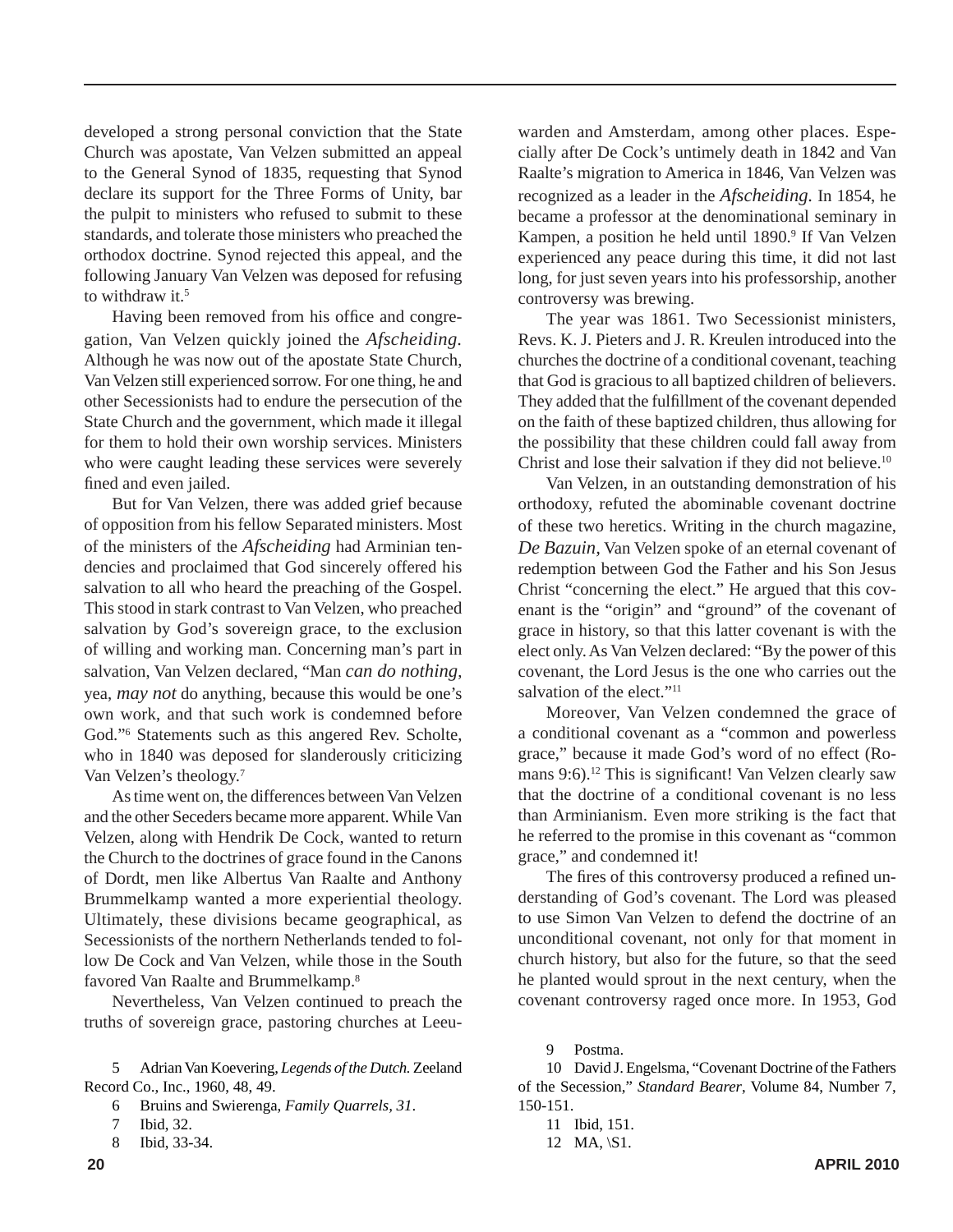caused the seed of Van Velzen's teachings to come to fruition in the Protestant Reformed Churches.

#### **Union with the** *Doleantie*

As has been seen already, Van Velzen's theology did not fit in with the theology of most of the ministers of the *Afscheiding.* Therefore, it is no surprise that, shortly after the formation of Abraham Kuyper's *Doleantie* (Aggrieved) churches in 1886, Van Velzen sought ecclesiastical fellowship between them and his own denomination. Kuyper's churches were much more doctrinally solid than the churches of the *Afscheiding*, especially in that they rejected the well-meant offer of the

gospel and emphasized sovereign, particular grace. To this, Van Velzen was strongly attracted.

The inevitable marriage of the two denominations took place in 1892. Van Velzen was present at their first joint Synod as the last surviving father of the Secession. Since he was too old to speak, his son spoke on his behalf, expressing to all in attendance that this union was the "fulfillment of the great wish of [his father's] heart," for he desired that "all God's children might be able to live together as brothers."13

In spite of this seemingly ideal union, it must be remembered that Van Velzen did not agree with Kuyper on everything, particularly Kuyper's view of the role of government.14 It is also certain that Van Velzen wanted nothing to do with Kuyper's cultural common grace. Van Velzen was a strong believer

in the Antithesis—the spiritual separation of the church and the world. Kuyper, on the other hand, wanted to bridge this spiritual gap and engage the modern culture. In the end, Kuyper's view won out, as Van Velzen's age prevented him from exerting a significant influence in the new denomination.

Nevertheless, Van Velzen rejoiced. The cause of sovereign grace had prevailed. God had preserved him

13 Book Review of *Secession, Doleantie, and Union: 1834-1892*, by Hendrik Bouma, Tr. Theodore Plantinga. *Standard Bearer* Volume 72, Issue 9.

14 protestant.nl/geschiedenis/portrettengalerij/velzensimon-van.

through a long and difficult life, giving him the strength to see this great day. Having been granted the wish of his heart, Van Velzen lived another four years before God called him home in April of 1896 at the age of eighty-six.15

#### **A Man of God**

Simon Van Velzen has been criticized for his difficult and unbending personality in church affairs. While it cannot be denied that Van Velzen was often stubborn, his critics ought to remember that he was stubborn for a very righteous cause: the absolute sovereignty of God in salvation and the covenant. Although Van Velzen certainly had weaknesses (as we all do), God was nevertheless

> pleased to use this weak and sinful man for the glory of his name. Van Velzen did not decide on his own to stand up for the truth—God worked it in him, even as he had ordained Van Velzen from all eternity for this purpose.

> Van Velzen could defend God's sovereign grace as he did because he knew himself to be a recipient of it. Just as every child of God does, he loathed his sinfulness, and detested the idea that any of his works, even the very best of them, could earn his salvation. He confessed that salvation is all of grace—and so do we.

> In the back of our Psalter is found the Chorale Section, which consists of some of the best-loved Dutch Psalms translated into English. Van Velzen was surely familiar with these songs and must have held them very dear to his heart. In one

of these Psalms, we sing of the wonder of God's grace as Van Velzen confessed and defended it. It is the confession of every believer:

Thou, O Jehovah, in Thy sovereign grace, Hast saved my soul from death and woe appalling, Dried all my tears, secured my feet from falling. Lo, I shall live and walk before Thy face. (Psalter 426, stanza 5) Thanks be to God for this truth—and for raising up men like Simon Van Velzen to defend it! ❖

 *Andrew is a member of Southeast Protestant Reformed Church in Grand Rapids, Michigan.*

15 Postma.

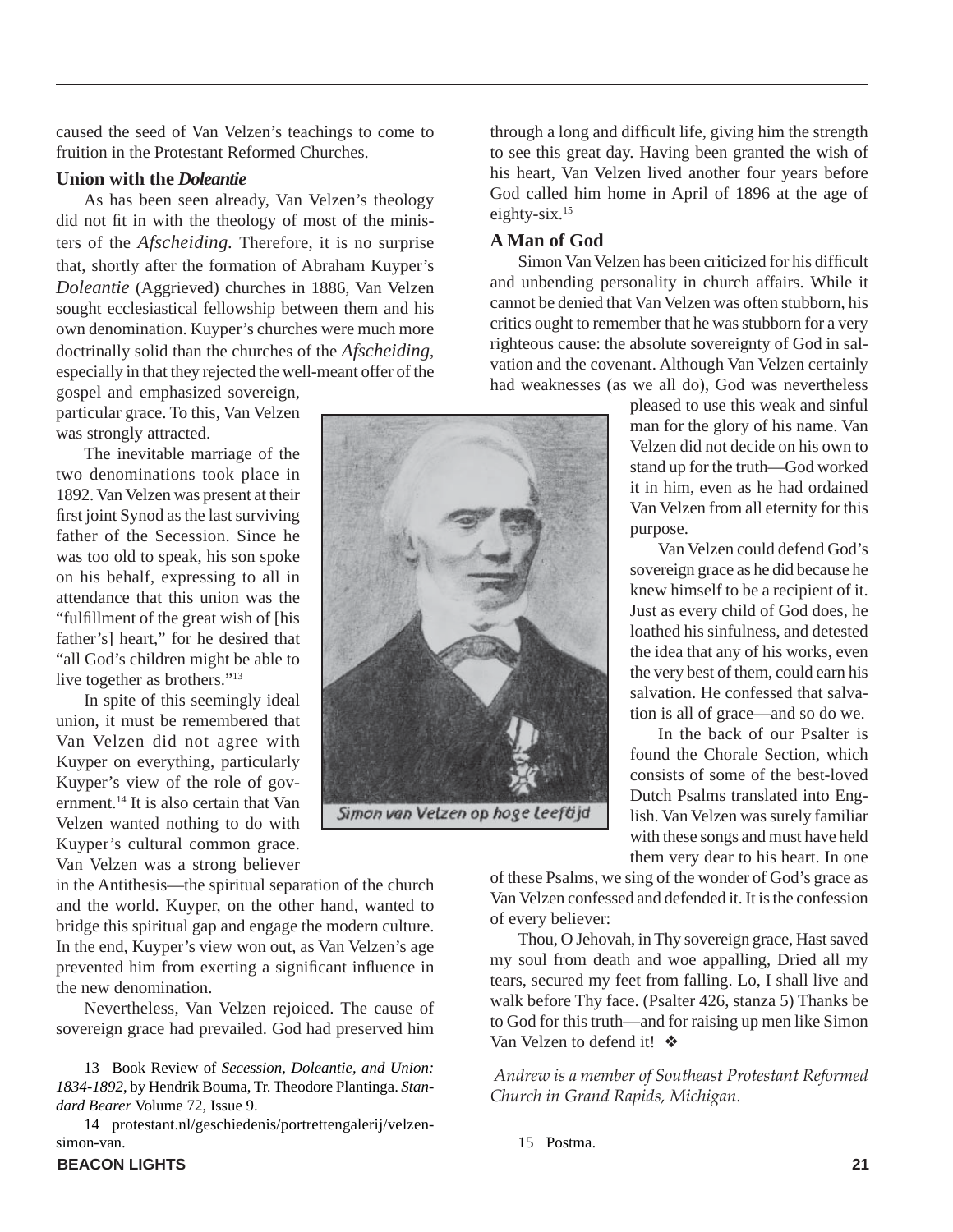### Church News

#### BAPTISMS

"For the promise is unto you, and to your children, and to all that are afar off, even as many as the Lord our God shall call." Act 2:39

- The sacrament of Holy Baptism was administered to:
- Nicholas Steven, son of Mr. & Mrs. Joel Dykstra—Byron Center, MI
- Tyler Joseph, son of Mr. & Mrs. Tim Boverhof—Byron Center, MI

Ethan Timothy, son of Mr. & Mrs. Matt denHartog— Faith, MI

James Tull, son of Mr. & Mrs. Jordan Whiteley—First, MI Isaac Neal, son of Mr. & Mrs. Mitchell Kamps—

Grandville, MI

Nolan Douglas, son of Mr. & Mrs. Chad Corson— Grandville, MI

Tyler Matthew, son of Mr. & Mrs. Brent Tanis—Hope, MI

- Holland Kate, daughter of Frank and Gina Hiskes— Peace, IL
- Drew Anthony, son of Mr. & Mrs. Mike Pols—Southeast, MI
- Elaina Nichole, daughter of Mr. & Mrs. John Flikkema— Southeast, MI
- Jack Christian, son of Mr. & Mrs. Jason Jabaay— Southeast, MI
- Vada Grace, daughter of Mr. & Mrs. Ralph Medema— South Holland, IL
- Ruby Lynn, daughter of Mr. & Mrs. Dan VanUffelen— South Holland, IL
- Kendra Joy, daughter of Mr. & Mrs. Marc Kuiper— Southwest, MI
- Connor Jaycob, son of Mr. & Mrs. Aaron Gunnink— Trinity, MI
- Samuel Isaac, son of Mr. & Mrs. Matt Dykstra—Trinity, MI

#### CONFESSIONS OF FAITH

"Ponder the path of thy feet, and let all thy ways be established." Proverbs 4:26 Public confession of faith in our Lord Jesus Christ was

made by:

Nathan Tanis—Hope, MI Nathan Maassen—Hull, IA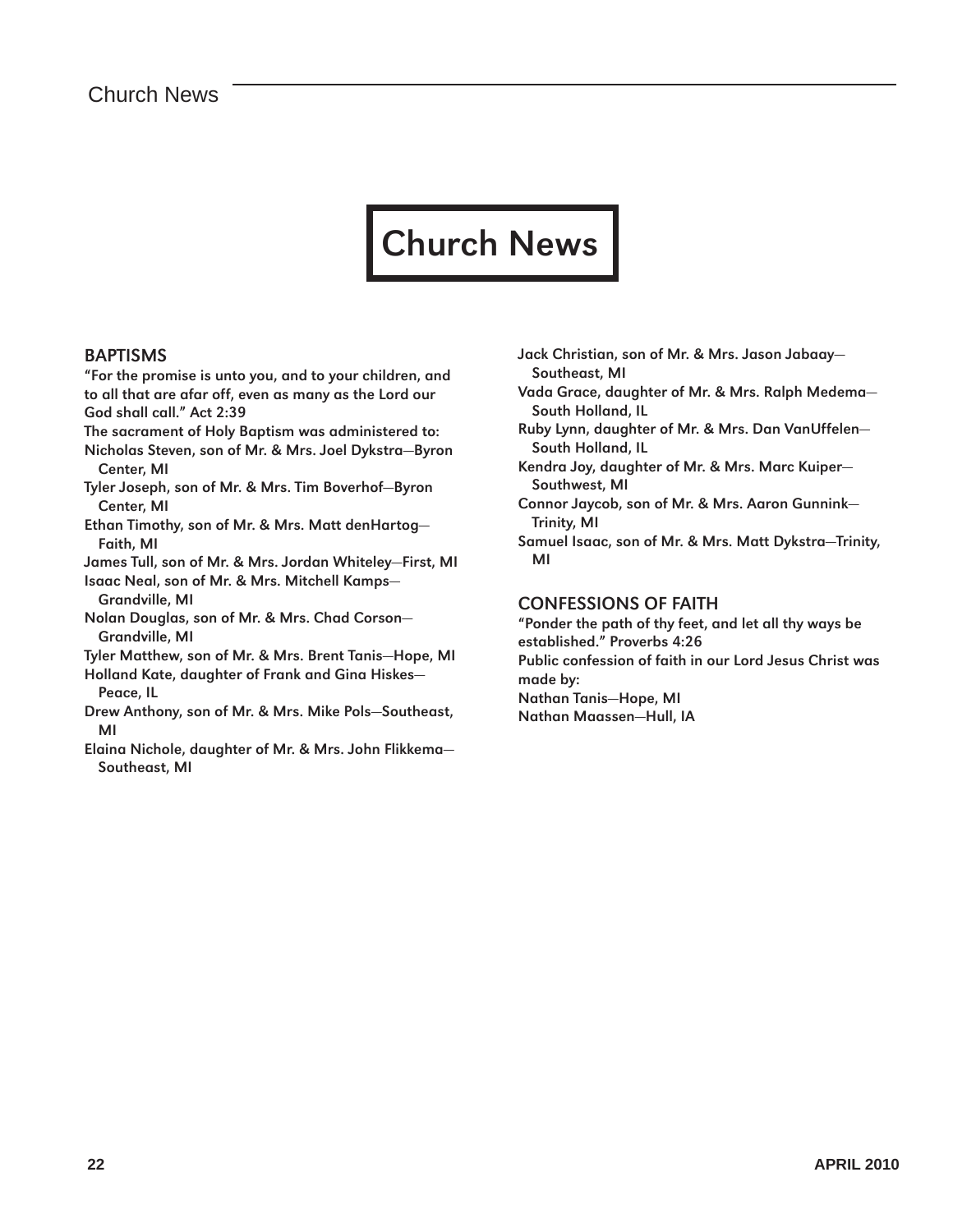### The Spider in the Corner

"Help! Help!" yelled Amy from the basement. Her brother Caleb ran down the steps. "What's the matter?"

"A spider! See him there in the corner?" Amy shook with fear. "Kill it! Kill it! Spiders have poison!" Her voice turned into a shriek.

Caleb put his hands in his pockets and stepped near the corner. Cobwebs hung from wall to wall, draping the area in wispy, dusty curves. The spider scurried to the protection of a crack in one of the walls. Caleb smiled.

"He's just a little spider. He can live here too," he said. "Oh, no, he can't!" said Amy, and she ran upstairs. "Mom, Mom…"

Caleb heard the footsteps of his sister searching for Mom in the rooms above him, but he stayed to watch the little creature as it came out of hiding.

"Yep, you have eight legs," he said, "and I can even" see your eyes." Caleb shook his head. "I don't know why Amy is so afraid of you. You're not that scary looking."

The spider grabbed hold of its web and spun some more sticky strands for his trap. Caleb scratched his forehead and put his hand on his chin. "You've got a nice web, but I don't know how many insects live down here for you to catch."

"Oh, you'd be surprised," Mom said as she stepped off the stairs with a broom in her hand. "Now, where is that pesky spider?"



# Kids' Page  $\frac{1}{T^1}$   $\frac{1}{T^2}$   $\frac{1}{T^2}$   $\frac{1}{T^2}$   $\frac{1}{T^2}$   $\frac{1}{T^2}$   $\frac{1}{T^2}$   $\frac{1}{T^2}$   $\frac{1}{T^2}$   $\frac{1}{T^2}$   $\frac{1}{T^2}$   $\frac{1}{T^2}$   $\frac{1}{T^2}$   $\frac{1}{T^2}$   $\frac{1}{T^2}$   $\frac{1}{T^2}$   $\frac{1}{T^2}$   $\frac{1}{$ . . . let it shine !

by Connie Meyer

Caleb frowned. He couldn't hide the webs. In moments his mother swept the corner clean.

Caleb looked to see if the spider might still be safe in the crack of the wall, but he couldn't find it. The spider was gone.

"But Mom, I wanted to watch him."

Mother took the broom to the rest of the corners of the basement as well. "Don't worry, Caleb," she said, "there'll be more. We live in quite a palace you know. I guess that makes you a king! Or at least a prince," she laughed.

Caleb cocked his head to one side and silently muttered, "What is she talking about?"

He shook his head and went upstairs. He started looking in the corners of other rooms. Whatever Mom meant, he knew she was right—there'd be more spiders to watch.

#### **Find the underlined words of the following text in the puzzle below:**

"There be four things which are little upon the earth, but they are exceeding wise: the ants…the conies…the locusts…the spider taketh hold with her hands, and is in kings' palaces." Proverbs 30:24-28.



*Connie is a member of Hope Protestant Reformed Church in Grand Rapids, Michigan.*